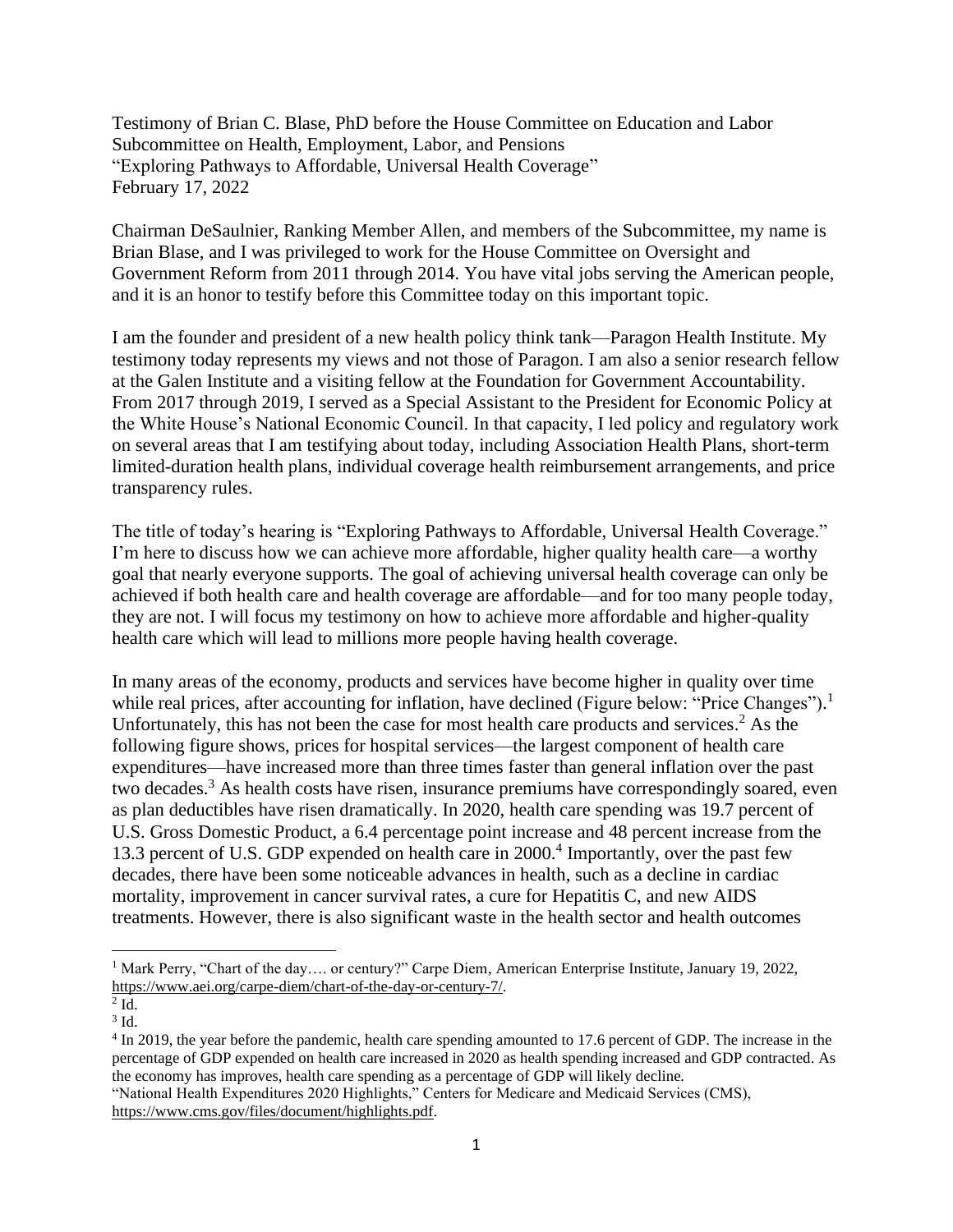have recently stagnated despite the Affordable Care Act's (ACA) new spending and the significant expansion of Medicaid. American life expectancy was lower in 2019 than it was in 2013, before the ACA's coverage and spending provisions took effect.<sup>5</sup>



<sup>&</sup>lt;sup>5</sup> "U.S. Life Expectancy 1950-2022," MacroTrends, [https://www.macrotrends.net/countries/USA/united-states/life](https://www.macrotrends.net/countries/USA/united-states/life-expectancy)[expectancy,](https://www.macrotrends.net/countries/USA/united-states/life-expectancy) retrieved February 13, 2022.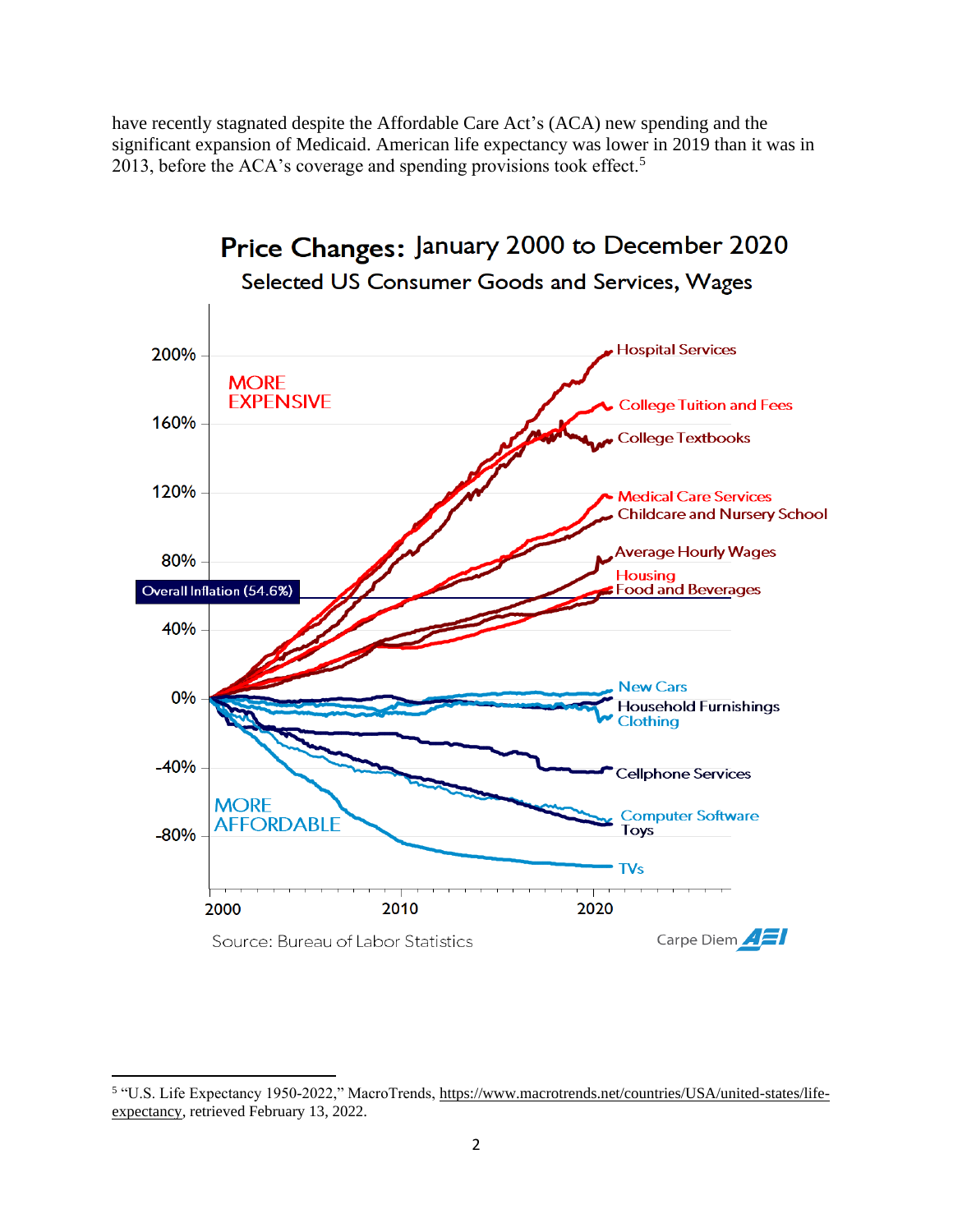## **Government Impact on Rising Health Care Prices and Costs**

### *Current Policies*

There are many policies—at both the federal and state levels—that raise health care prices and costs. Generally, high prices convey high value. But in health care because of government's involvement, excessive third-party payment, and generally consolidated markets—high prices are often not a reflection of high value. A major consideration for policymakers in addressing high prices for medical care should be examining how existing government policies contribute to the problem and then focusing on reform.

A primary way that government inflates health care prices and costs is through tax and spending policies. In 2020, government health care spending—including both state and local government spending—was half of total U.S. health care expenditures. <sup>6</sup> Federal policy also has a major influence over private sector health care spending, particularly through the tax exclusion for employer-sponsored health insurance. The Tax Policy Center estimated that this tax exclusion reduced federal revenue—both income and payroll tax collections—by \$273 billion in 2019.<sup>7</sup>

The key economic reality is that when government subsidizes something, that thing becomes more expensive. Subsidies increase demand, raise prices, and thus increase total spending in that area. For complete economic analysis, the taxpayer share of the total cost must be considered. For households to receive subsidies, other households must finance those subsidies. This financing can occur through higher taxes or through greater debt. More debt represents higher taxes in the future, either through direct taxes or higher inflation.

Reforming government health care subsidies is crucial to making health care more affordable for families, businesses, and taxpayers. While such reform is critical to reducing health care cost pressures on family and government budgets, I am generally limiting my testimony on federal health care subsidies to current proposals that would make the existing problems even worse.

## *Health Subsidy Design Flaws*

Although the magnitude of government subsidies for health care increases prices and spending, the design of the subsidies is also problematic. Historically, government programs and tax policy have encouraged third-party payment of health services. Thus, for the vast majority of health care transactions, individuals do not directly spend their own money but instead rely on a government program or their insurance plan. Insurance should play a significant role in financing catastrophic and expensive care but having insurance pay for routine and shoppable services rather than relying on markets for these services distorts decision-making and leads to overconsumption and waste. While inflation in health care services has been substantial, health care services where third-party payment is limited—such as cosmetic surgery and Lasik-eye

<sup>&</sup>lt;sup>6</sup> "National Health Expenditures 2020 Highlights," CMS.

<sup>7</sup> *Tax Policy Center Briefing Book*, "Key Elements of the U.S. Tax System: How does the tax exclusion for employer-sponsored health insurance work?" 2021, [https://www.taxpolicycenter.org/briefing-book/how-does-tax](https://www.taxpolicycenter.org/briefing-book/how-does-tax-exclusion-employer-sponsored-health-insurance-work)[exclusion-employer-sponsored-health-insurance-work.](https://www.taxpolicycenter.org/briefing-book/how-does-tax-exclusion-employer-sponsored-health-insurance-work)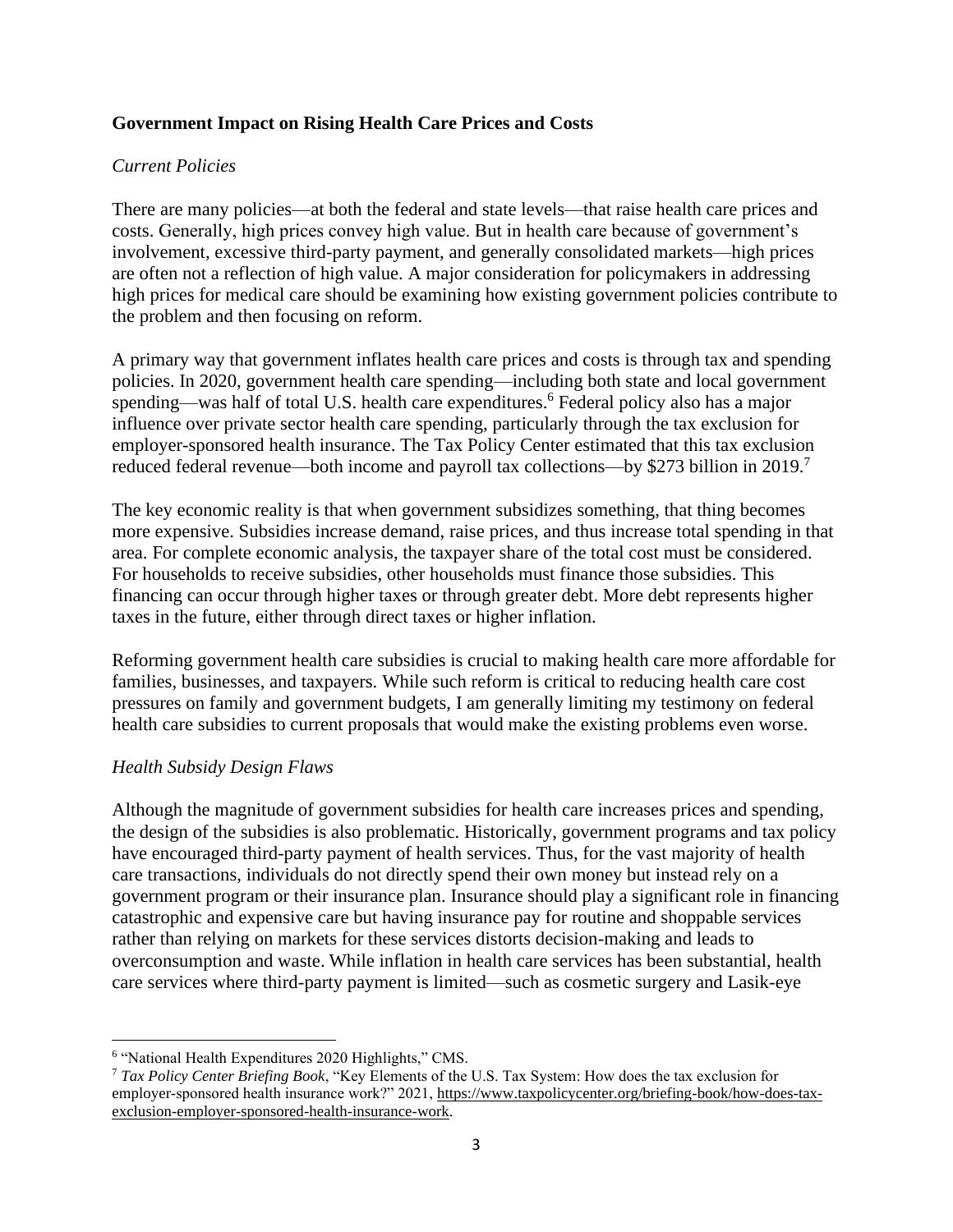surgery—have had real price declines as quality has significantly improved.<sup>8</sup> Also, a number of physician practices and medical centers, such as the Oklahoma Surgery Center, do not accept insurance and have much lower average prices.<sup>9</sup>

As I discuss below, the ACA made individual market health insurance less affordable and introduced a generally inefficient set of subsidies. The ACA expanded coverage in two ways with a large Medicaid expansion funded almost entirely by federal dollars and with new premium subsidies to help people afford individual and small group insurance that was made much more expensive because of the ACA's extensive new federal regulation.

Nearly the entire net coverage gains from the ACA occurred through Medicaid expansion, although many people who gained coverage through Medicaid were, in fact, not eligible for the program.<sup>10</sup> Enrollment in individual market changes through the exchanges has largely been disappointing, falling far below original projections. From 2015-2020, exchange enrollment averaged about 10-11 million people<sup>11</sup>—about 60 percent below what the Congressional Budget Office projected in May 2013 in its last analysis before the ACA's provisions took effect.<sup>12</sup>

Low exchange enrollment may be explained by the individual market premiums increasing 105 percent from 2013 to 2017.<sup>13</sup> The vast majority of enrollees receive large subsidies as the premium increases have largely priced unsubsidized individuals out of the market.

For the unsubsidized in 2021, the average exchange plan annual premium plus deductible for a family of four was about \$25,000—meaning that a family needed to spend about \$25,000 before they received any real meaningful financial benefit from their insurance.<sup>14</sup> In addition to the high cost, ACA plans tend to have narrow networks, excluding the best hospitals and doctors in local regions. For example, in Texas, not a single ACA plan covers Houston's world-renowned MD Anderson Cancer Center.

<sup>8</sup> Mark Perry, "What economic lessons about health care costs can we learn from the competitive market for cosmetic procedures?" American Enterprise Institute, April 25, 2019, [https://www.aei.org/carpe-diem/what](https://www.aei.org/carpe-diem/what-economic-lessons-about-health-care-costs-can-we-learn-from-the-competitive-market-for-cosmetic-procedures-2/)[economic-lessons-about-health-care-costs-can-we-learn-from-the-competitive-market-for-cosmetic-procedures-2/.](https://www.aei.org/carpe-diem/what-economic-lessons-about-health-care-costs-can-we-learn-from-the-competitive-market-for-cosmetic-procedures-2/)

<sup>9</sup> For a discussion of the Oklahoma Surgery Center: Russ Roberts and Keith Smith, "Keith Smith on Free Market Health Care," Econtalk, November 18, 2019[, https://www.econtalk.org/keith-smith-on-free-market-health-care/.](https://www.econtalk.org/keith-smith-on-free-market-health-care/) <sup>10</sup> Brian Blase and Aaron Yelowitz, "The ACA's Medicaid Expansion: A Review of Ineligible Enrollees and Improper Payments," Mercatus Center, November 25, 2019, [https://www.mercatus.org/system/files/blase-medicaid](https://www.mercatus.org/system/files/blase-medicaid-expansion-mercatus-research-v1.pdf)[expansion-mercatus-research-v1.pdf.](https://www.mercatus.org/system/files/blase-medicaid-expansion-mercatus-research-v1.pdf)

<sup>&</sup>lt;sup>11</sup> The average number of enrollees over the course of the year accounts for the fact that some people who choose coverage during open enrollment fail to pay any premium and net attrition in enrollment over the course of the year. Typically, about 12 million people would enroll initially, but by the end of the year enrollment would be closer to 9 million.

<sup>&</sup>lt;sup>12</sup> "CBO's May 2013 Estimate of the Effects of the Affordable Care Act on Health Insurance Coverage." Congressional Budget Office, May 2013, [https://www.cbo.gov/sites/default/files/recurringdata/51298-2013-05](https://www.cbo.gov/sites/default/files/recurringdata/51298-2013-05-aca.pdf) [aca.pdf.](https://www.cbo.gov/sites/default/files/recurringdata/51298-2013-05-aca.pdf)

<sup>13</sup> ASPE Data Point, "Individual Market Premium Changes: 2013-2017," Assistant Secretary for Planning and Evaluation, May 23, 2017,

[https://aspe.hhs.gov/sites/default/files/migrated\\_legacy\\_files//174771/IndividualMarketPremiumChanges.pdf.](https://aspe.hhs.gov/sites/default/files/migrated_legacy_files/174771/IndividualMarketPremiumChanges.pdf) <sup>14</sup> Davalon, "How Much Does Health Insurance Cost Without a Subsidy?" eHealth, January 21, 2022, [https://www.ehealthinsurance.com/resources/affordable-care-act/much-health-insurance-cost-without-subsidy.](https://www.ehealthinsurance.com/resources/affordable-care-act/much-health-insurance-cost-without-subsidy)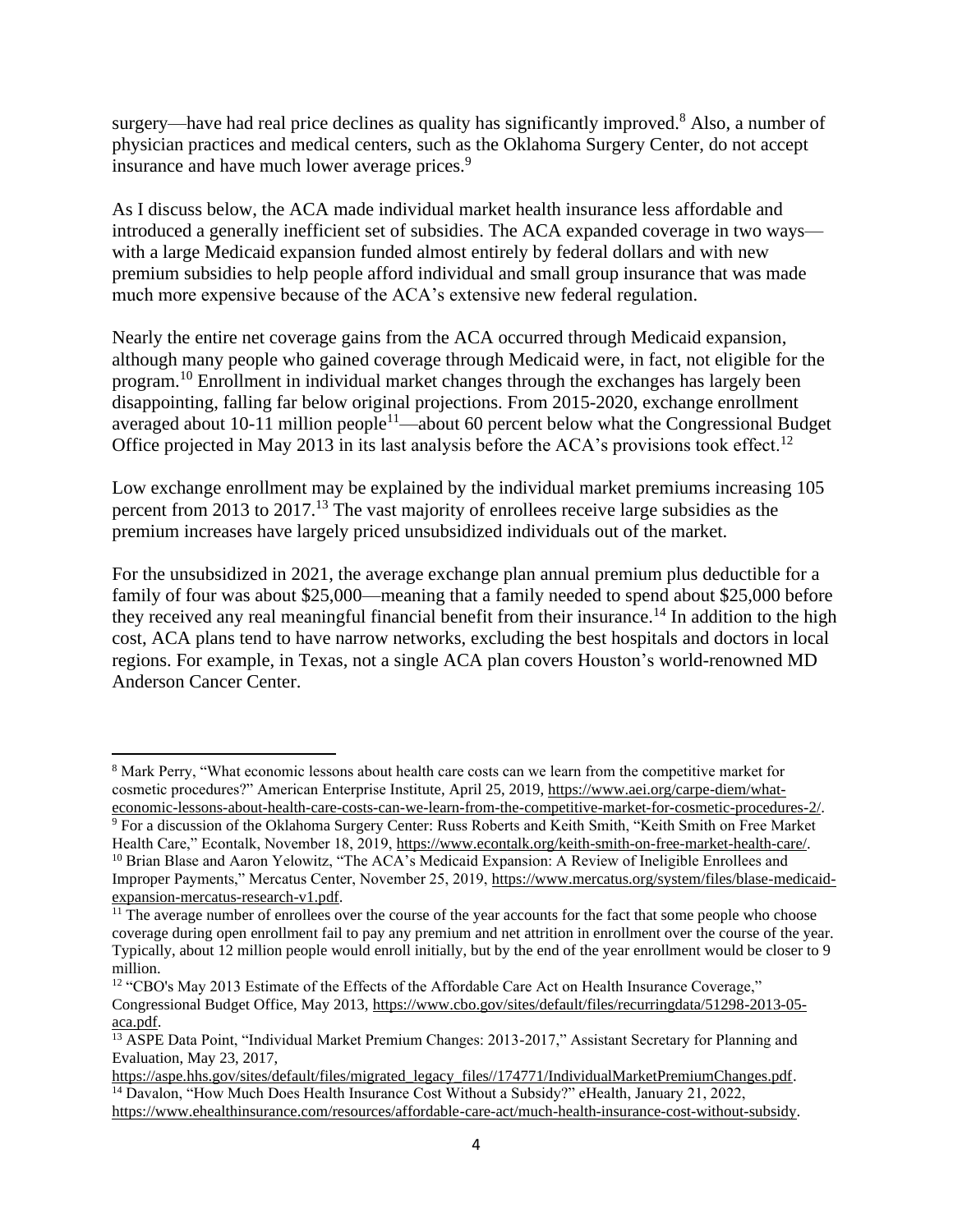Rather than addressing underlying problems with the ACA that caused high premiums and deductibles and narrow plan networks, the American Rescue Plan Act (ARPA) further increased subsidies for this coverage. These subsidies have multiple problems, including being inflationary and inefficient. They push up prices and premiums, and they are a poor use of taxpayer dollars since much of the benefit accrues to higher-income people who are already insured. I further detail the subsidies' problems below.

Due to these problems, the projected subsidy expansion in ARPA equates to about \$17,000 each year per newly insured individual. The expanded subsidies will increase exchange enrollment but will do so by shifting more cost to the taxpayer. For example, an individual who faced a \$600 monthly premium and qualified for a \$500 subsidy and refused to purchase ACA coverage would likely enroll if an expanded subsidy covered the entire cost of the premium. HHS reported that 14.5 million people enrolled in coverage or were automatically re-enrolled in coverage for the 2022 plan year through January 15, 2022—a 21 percent increase from the previous year before the ARPA's increase in taxpayer subsidies.<sup>15</sup>

# **Increasing Affordable Health Coverage Without New Federal Spending**

There are ways to increase affordable health coverage without new federal spending. Many policies implemented by the previous administration expanded affordable coverage options for families and workers without new federal spending.

These policies included:

- expanded coverage options through **Association Health Plans** (AHPs) and **short-term limited-duration health plans**,
- new flexible financing methods through **individual coverage health reimbursement arrangements (HRAs)**, and
- **price transparency policies** intended to improve the functioning and efficiency of health care markets.

## *Key Facts: Limits of Insurance and Medicine*

While access to affordable health coverage and care are important, it is vital for policymakers to recognize two key facts. First, a large amount of medical spending is wasteful—with some of it even harmful to patients. Second, health insurance expansions, particularly through government programs such as Medicaid, tend to have disappointing results in terms of health improvements.

A significant concern with our high medical spending is that a large share of it—estimated by some researchers to be 25 percent of spending—does not provide Americans with any benefit.<sup>16</sup>

<sup>15</sup> "Marketplace 2022 Open Enrollment Period Report: Final National Snapshot," CMS, January 27, 2022, [https://www.cms.gov/newsroom/fact-sheets/marketplace-2022-open-enrollment-period-report-final-national](https://www.cms.gov/newsroom/fact-sheets/marketplace-2022-open-enrollment-period-report-final-national-snapshot)[snapshot.](https://www.cms.gov/newsroom/fact-sheets/marketplace-2022-open-enrollment-period-report-final-national-snapshot)

<sup>&</sup>lt;sup>16</sup> William H. Shrank, Teresa L. Rogstad, and Natasha Parekh. "Waste in the US Health Care System: Estimated Costs and Potential for Savings." JAMA. 2019 Oct 15;322(15):1501-1509. doi:10.1001/jama.2019.13978. [https://pubmed.ncbi.nlm.nih.gov/31589283/.](https://pubmed.ncbi.nlm.nih.gov/31589283/)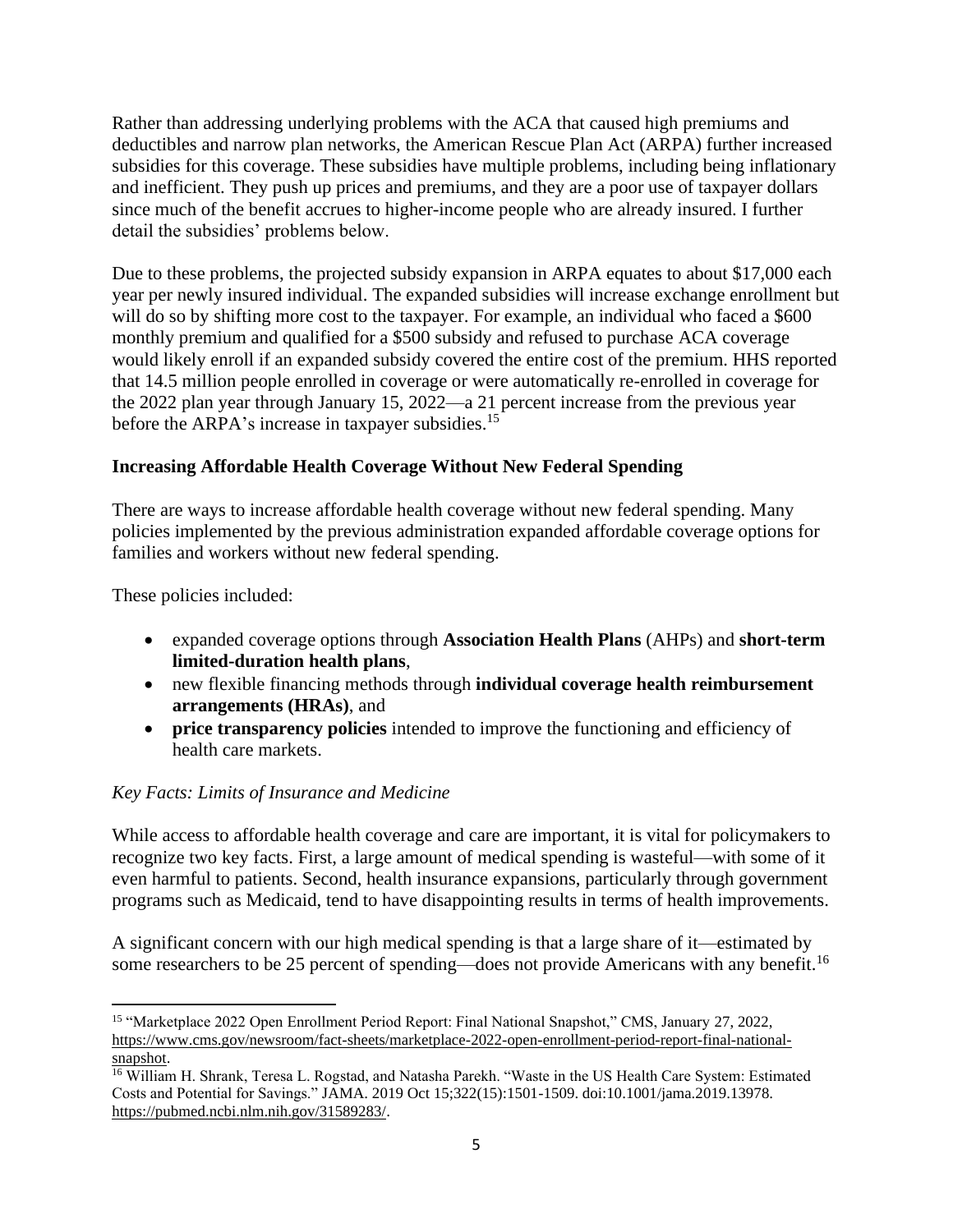In fact, some of that spending may instead harm our overall health. A 2016 study found that medical errors are the third leading cause of death in the United States and as many as 250,000 people die each year from errors in hospitals and other health care facilities.<sup>17</sup> Medical tests and treatments all carry some risk. Those that are unnecessary will result, on balance, in harm to patients.<sup>18</sup>

The impact of health insurance on health is not as clear or as positive as commonly believed. At a macro level, despite the significant increase in health coverage beginning in 2014 as a result of the ACA, American life expectancy declined for three straight years from 2014 through 2017.<sup>19</sup> The 2018 Economic Report of the President by the White House's Council of Economic Advisers put it this way:

[T]he evidence shows that health insurance provided through government expansions and the medical care it finances affect health less than is commonly believed. Determinants of health other than insurance and medical care—such as drug abuse, diet and physical activity leading to obesity, and smoking—have a tremendous impact and have exacerbated recent declines in life expectancy, despite the ACA's increased coverage.<sup>20</sup>

The report evaluated numerous studies, including the two well-known health insurance experiments—the RAND health insurance experiment and Oregon's Medicaid experiment—in its conclusion that expansions of government coverage produce limited health benefits. They suggest at least four reasons why health insurance, through government coverage expansions, have a minimal effect on health.

According to the report, "The first three of these reasons—that the uninsured were often able to obtain care before coverage, access problems for patients who gain Medicaid coverage, and mandated insurance benefits that have a minimal impact on health—are particularly salient when examining the results of the ACA coverage expansion."<sup>21</sup>

The fourth reason raised by CEA is that "public coverage may have limited or possibly negative effects on health because of its long-run impact on innovation. Many governments, particularly in Europe, have paired large coverage expansions with the imposition of price and spending controls. These centralized controls may have an adverse impact on medical innovation and make healthcare less effective and more costly to obtain in the future."<sup>22</sup> Of relevance to policymakers given this concern, Tomas Philipson, former Chairman of the CEA, co-authored a study that estimated that HR 5376, the *Build Back Better Act*, would significantly reduce drug

<sup>18</sup> Atul Gawande. "OVERKILL." *The New Yorker*, May 11, 2015,

<sup>17</sup> Martin A. Makary and Michael Daniel. "Medical error—the third leading cause of death in the US." *BMJ*  2016;353:i2139,<https://www.bmj.com/content/353/bmj.i2139> (published May 3, 2016).

[https://www.newyorker.com/magazine/2015/05/11/overkill-atul-gawande.](https://www.newyorker.com/magazine/2015/05/11/overkill-atul-gawande) <sup>19</sup> Owen Dyer, "US life expectancy falls for third year in a row," *BMJ* 2018;363:k5118, <https://doi.org/10.1136/bmj.k5118> (published December 4, 2018).

<sup>&</sup>lt;sup>20</sup> Economic Report of the President with The Annual Report of the Council of Economic Advisors, February 2018, [https://www.govinfo.gov/content/pkg/ERP-2018/pdf/ERP-2018.pdf.](https://www.govinfo.gov/content/pkg/ERP-2018/pdf/ERP-2018.pdf)

 $^{21}$  Id.

 $22$  Id.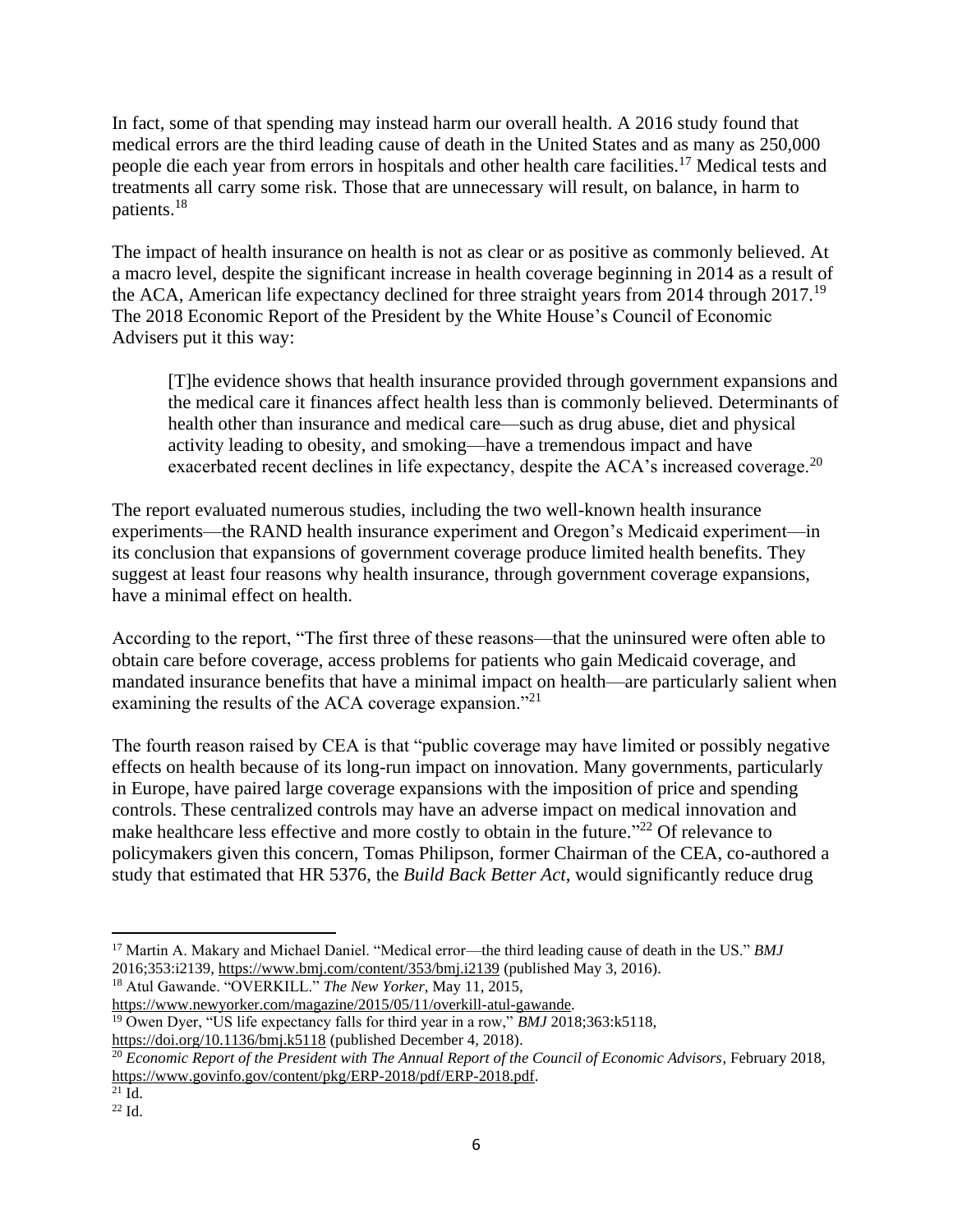innovation and that this reduction would lead to 135 fewer new drugs and a loss of 331.5 million life years in the U.S. $^{23}$ 

Two recent studies have purported to show that ACA coverage expansions reduced mortality; however, these studies have been criticized as flawed.<sup>24</sup> In his review of the studies, University of Chicago economist Robert Kaestner outlines several concerns about the methodologies employed and has concluded, "The studies were severely under-powered to detect a reasonably sized effect of health insurance … on mortality and, because of that, were prone to grossly overestimating the effect of interest if not get the direction of the effect wrong. … The flaws of the two studies leads me to conclude that we learned little about the effect of health insurance on mortality from them."<sup>25</sup>

The lack of clear health benefits from the expansion of Medicaid, which I detailed in a report released in the spring of 2020, should raise policymakers' concern about additional subsidies that simply expand government spending on the current structure.<sup>26</sup> I concluded that large coverage expansions disappoint for several reasons: the uninsured receive nearly 80 percent as much care as similar insured people, the crowd-out of potentially superior private coverage, and the indirect effects on others such as longer wait times for care.<sup>27</sup>

Furthermore, the ACA's model of subsidization results in direct payments from the government to health insurance companies. A 2018 report from the Council of Economic Advisers found that health insurer profitability had soared—more than doubling the growth of the S&P 500 in the first four years of the ACA's enactment.<sup>28</sup> As I discuss further below, both the design of the ACA's premium subsidies as well as the ACA's Medicaid expansion were inflationary and resulted in high payments to health insurance companies. There have been a variety of news stories documenting how these programs that are intended to benefit lower-income Americans have produced windfall profits for health insurance companies.<sup>29</sup>

[Expansion.pdf?utm\\_source=hs\\_email&utm\\_medium=email&\\_hsenc=p2ANqtz--](https://www.texaspolicy.com/wp-content/uploads/2020/04/Blase-Balat-Medicaid-Expansion.pdf?utm_source=hs_email&utm_medium=email&_hsenc=p2ANqtz--YDsElYo0HwdUAmFOCZYsvqTBPbVk3Sq2OPgj44tQkulo-jqQdpRmYR0c0jPGQfKITzymI)

[YDsElYo0HwdUAmFOCZYsvqTBPbVk3Sq2OPgj44tQkulo-jqQdpRmYR0c0jPGQfKITzymI.](https://www.texaspolicy.com/wp-content/uploads/2020/04/Blase-Balat-Medicaid-Expansion.pdf?utm_source=hs_email&utm_medium=email&_hsenc=p2ANqtz--YDsElYo0HwdUAmFOCZYsvqTBPbVk3Sq2OPgj44tQkulo-jqQdpRmYR0c0jPGQfKITzymI)  $^{27}$  Id.

<sup>&</sup>lt;sup>23</sup> Tomas J. Philipson and Troy Durie, "Issue Brief: The Impact of HR 5376 on Biopharmaceutical Innovation and Patient Health," The University of Chicago, November 29, 2021, https://cpb-us-

w2.wpmucdn.com/voices.uchicago.edu/dist/d/3128/files/2021/08/Issue-Brief-Drug-Pricing-in-HR-5376-11.30.pdf. <sup>24</sup> Jacob Goldin, Ithai Z. Lurie, and Janet McCubbin, Health Insurance and Mortality: Experimental Evidence from Taxpayer Outreach, 136 *Quarterly Journal of Economics 1* (2021), [https://law.stanford.edu/publications/health](https://law.stanford.edu/publications/health-insurance-and-mortality-experimental-evidence-from-taxpayer-outreach/)[insurance-and-mortality-experimental-evidence-from-taxpayer-outreach/;](https://law.stanford.edu/publications/health-insurance-and-mortality-experimental-evidence-from-taxpayer-outreach/) Sarah Miller, Norman Johnson, and Laura R. Wherry, "Medicaid and Mortality: New Evidence from Linked Survey and Administrative Data" (2021), [https://academic.oup.com/qje/article-abstract/136/3/1783/6124639?redirectedFrom=fulltext.](https://academic.oup.com/qje/article-abstract/136/3/1783/6124639?redirectedFrom=fulltext)

<sup>&</sup>lt;sup>25</sup> Robert Kaestner, "Mortality and Science: A Comment on Two Articles on the Effects of Health Insurance on Mortality," Econ Journal Watch, September 2021,

[https://econjwatch.org/File+download/1202/KaestnerSept2021.pdf?mimetype=pdf.](https://econjwatch.org/File+download/1202/KaestnerSept2021.pdf?mimetype=pdf)

<sup>&</sup>lt;sup>26</sup> Brian Blase and David Balat, "Is Medicaid Expansion Worth?: A Review of the Evidence Suggests Targeted Programs Represent Better Policy," Texas Public Policy Foundation, April 2020, [https://www.texaspolicy.com/wp](https://www.texaspolicy.com/wp-content/uploads/2020/04/Blase-Balat-Medicaid-Expansion.pdf?utm_source=hs_email&utm_medium=email&_hsenc=p2ANqtz--YDsElYo0HwdUAmFOCZYsvqTBPbVk3Sq2OPgj44tQkulo-jqQdpRmYR0c0jPGQfKITzymI)[content/uploads/2020/04/Blase-Balat-Medicaid-](https://www.texaspolicy.com/wp-content/uploads/2020/04/Blase-Balat-Medicaid-Expansion.pdf?utm_source=hs_email&utm_medium=email&_hsenc=p2ANqtz--YDsElYo0HwdUAmFOCZYsvqTBPbVk3Sq2OPgj44tQkulo-jqQdpRmYR0c0jPGQfKITzymI)

<sup>28</sup> Council of Economic Advisors, "The Profitability of Health Insurance Companies" CEA, March 2018, [https://trumpwhitehouse.archives.gov/wp-content/uploads/2018/03/The-Profitability-of-Health-Insurance-](https://trumpwhitehouse.archives.gov/wp-content/uploads/2018/03/The-Profitability-of-Health-Insurance-Companies.pdf)[Companies.pdf.](https://trumpwhitehouse.archives.gov/wp-content/uploads/2018/03/The-Profitability-of-Health-Insurance-Companies.pdf)

 $29$  Chad Terhune and Anna Gorman, "Insurers make billions off Medicaid in California during Obamacare expansion," *Los Angeles Times*, November 17, 2017, [https://www.latimes.com/business/la-fi-medicaid-insurance-](https://www.latimes.com/business/la-fi-medicaid-insurance-profits-20171101-story.html)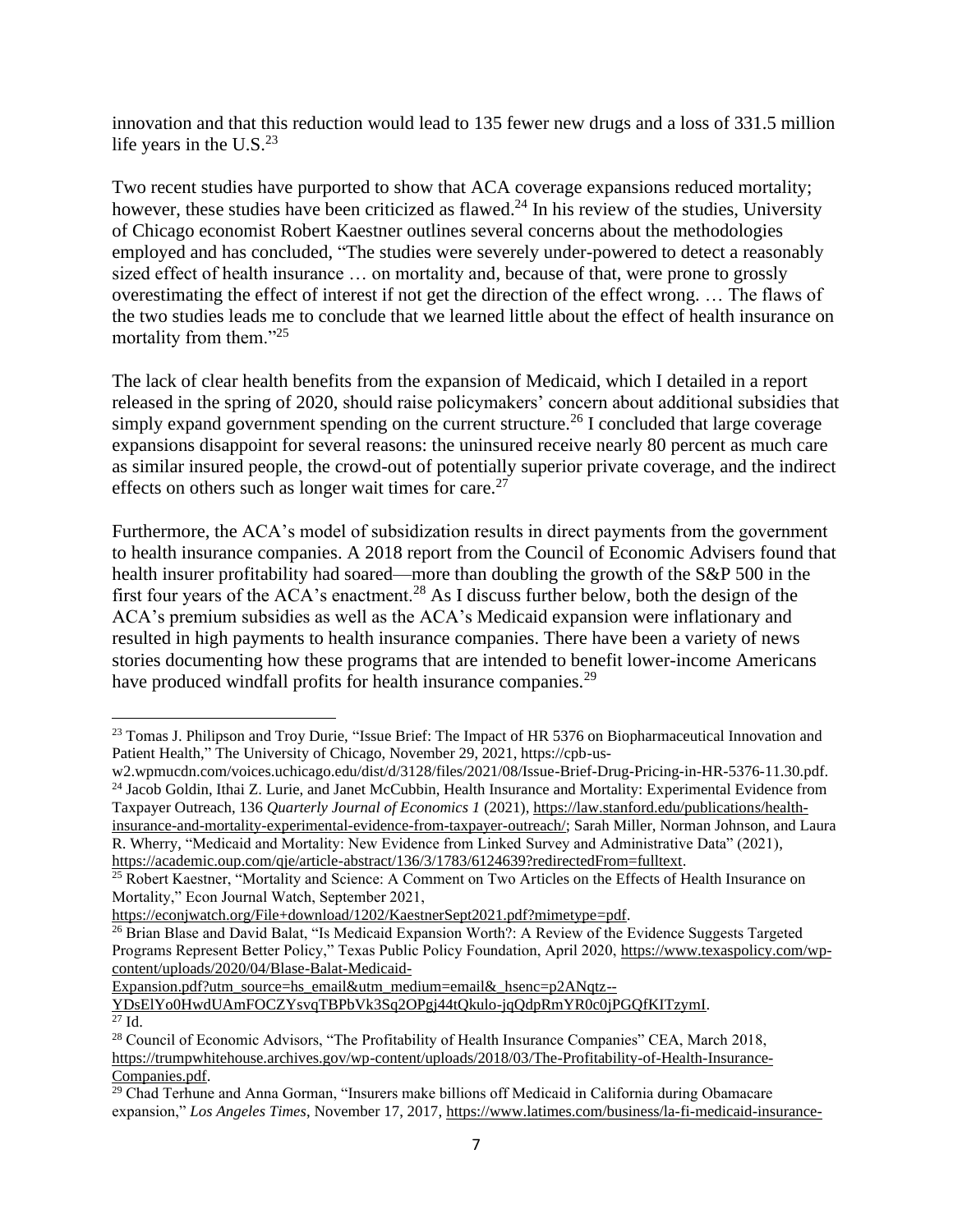### *Guiding Principles*

Policymakers should look for ways to reorient existing expenditures to minimize harmful distortions in the health care market and to expand families' ability to access affordable health insurance coverage and affordable health care services. A guiding principle for reforming government health financing would be to allow Americans to control more of their own money for health care and coverage rather than to continue to have the government control how most of their money is spent. A guiding principle for reforming government health care subsidies should be to permit individuals and families' greater control over the resources instead of having the government pay so much directly to insurers for restricted choices of plans. This includes Medicaid recipients, who also deserve more control over their care and coverage. Of note, a prominent economics study of Medicaid recipients found that they only value the program at 20 to 40 percent of the program's cost—a testament to economic inefficiency.<sup>30</sup>

#### *Policies to Increase Americans' Options*

Another way government policy inflates health care prices and costs is by restricting options available to consumers and patients and limiting the ability of doctors and other health care professionals to best treat their patients. I next provide several examples of how government can minimize harm caused by existing anti-competitive policies that push up prices. Given the Committee's jurisdiction over self-insured employer plans, I will begin by focusing on employer-sponsored coverage.

#### **Employer-sponsored coverage**

Roughly half of Americans receive health insurance through their employer or the employer of someone in their family.<sup>31</sup> Typically, employers offer workers comprehensive health insurance that covers a large number of hospitals and doctors. Workers at large firms often receive several different plans from which to choose, while most workers at smaller firms only receive one plan option.

Employers provide coverage for a variety of reasons, including that it is a tax-free employee benefit. Economists universally agree that employees pay for their health insurance in the form of reduced wages. This reality means that the rising premiums and overall costs for employer coverage have significantly eaten away at wage increases over this period.

According to the Kaiser Family Foundation's survey of employers, the average premium for single coverage was \$7,739 and the average premium for family coverage was \$22,221 in

[profits-20171101-story.html;](https://www.latimes.com/business/la-fi-medicaid-insurance-profits-20171101-story.html) Chad Terhune, "Billions of tax dollars flow to private Medicaid plans. But is anyone minding the store?" *Los Angeles Times*, November 18, 2018, [https://www.latimes.com/business/la-fi-medicaid](https://www.latimes.com/business/la-fi-medicaid-private-insurance-20181018-story.html)[private-insurance-20181018-story.html.](https://www.latimes.com/business/la-fi-medicaid-private-insurance-20181018-story.html)

<sup>&</sup>lt;sup>30</sup> Amy Finkelstein, et al, "Effect of Medicaid Coverage on ED Use—Further Evidence from Oregon's Experiment," *New England Journal of Medicine* (2016): 375:1505-1507, [https://www.nejm.org/doi/full/10.1056/nejmp1609533.](https://www.nejm.org/doi/full/10.1056/nejmp1609533) 

<sup>&</sup>lt;sup>31</sup> State Health Facts, "Health Insurance Coverage of the Total Population," Kaiser Family Foundation, 2019, [https://www.kff.org/other/state-indicator/total-](https://www.kff.org/other/state-indicator/total-population/?currentTimeframe=0&sortModel=%7B%22colId%22:%22Location%22,%22sort%22:%22asc%22%7D)

[population/?currentTimeframe=0&sortModel=%7B%22colId%22:%22Location%22,%22sort%22:%22asc%22%7D.](https://www.kff.org/other/state-indicator/total-population/?currentTimeframe=0&sortModel=%7B%22colId%22:%22Location%22,%22sort%22:%22asc%22%7D)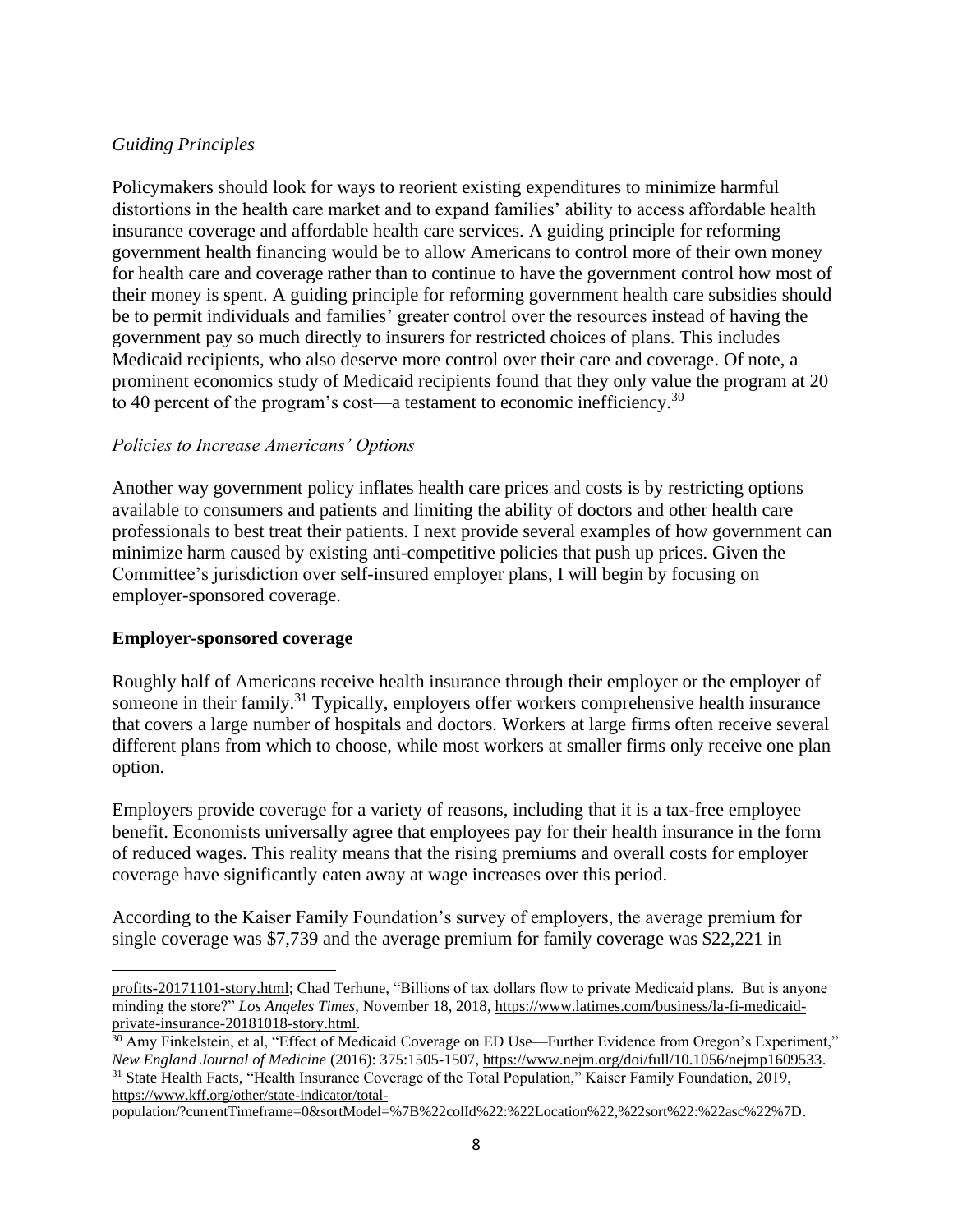$2021$ <sup>32</sup> In 2000, the respective premiums were \$2,471 and \$6,438<sup>33</sup>. The premium includes both the employee share as well as the employer share; although referred to as the "employer share," this amount is paid for by workers in the form of lower wages.

Over this two-decade period, premiums for individual coverage increased 213 percent, and premiums for family coverage increased 245 percent—much greater than the 60 percent increase in overall prices during this period. Although premiums for workplace coverage have increased, the increase in premiums for individual market coverage—which was much more affected by the ACA—rose far more rapidly since 2013.

Premiums for employer coverage increased by about 14 percent between 2013 and 2017, compared to the 105 percent increase in individual market premiums.<sup>34</sup> Using 2013 to 2017 is the best period to measure the effect of the ACA on premiums because the ACA's key provisions took effect in 2014. Additionally, 2017 was the first year without the ACA's transitional reinsurance and risk corridor programs, which were intended to reduce premiums in the ACA's transition period.

Since 2010, when the ACA was enacted, there has been a 20 percent decline in the number of workers covered by employer health benefits at firms with fewer than 50 workers and a 7 percent decline in the number of workers covered by employer health benefits at firms with between 50 and 200 workers.<sup>35</sup> While there has been a sizeable drop in employees with employer coverage at small firms, coverage at large firms has remained steady.<sup>36</sup>

According to the Kaiser Family Foundation's survey, the number one reason that small employers do not offer coverage is the high cost.<sup>37</sup> Among small firms that do not offer health insurance, 74 percent believe employees prefer higher wages to health insurance benefits, compared to only 15 percent who believe employees prefer health insurance.<sup>38</sup>

Clearly, as premiums have increased, particularly in the individual and small group markets most affected by the ACA, enrollment in private coverage has generally declined. To increase coverage—the topic of this hearing—it is imperative to make coverage more affordable.

Considering the health care challenges facing employers and workers, particularly at smaller companies—the previous administration expanded Association Health Plans (AHPs) and individual coverage health reimbursement arrangements (HRAs), and promulgated price transparency requirements to improve shopping.

<sup>&</sup>lt;sup>32</sup> Gary Claxton, et al, "Employer Health Benefits," KFF, 2021[, https://files.kff.org/attachment/Report-Employer-](https://files.kff.org/attachment/Report-Employer-Health-Benefits-2021-Annual-Survey.pdf)[Health-Benefits-2021-Annual-Survey.pdf,](https://files.kff.org/attachment/Report-Employer-Health-Benefits-2021-Annual-Survey.pdf) Figure 1.12.

 $33$  Id.

<sup>34</sup> According to the Kaiser Family Foundation employer insurance survey, self-only premiums were \$5,884 in 2013 and \$6,690 in 2017. For family coverage, the respective premiums were: \$16,351 and \$18,764. <sup>35</sup> Id, Figure 3.11.

<sup>36</sup> Id.

<sup>37</sup> Id, Figure 2.14.

<sup>38</sup> Id, Figure 2.16.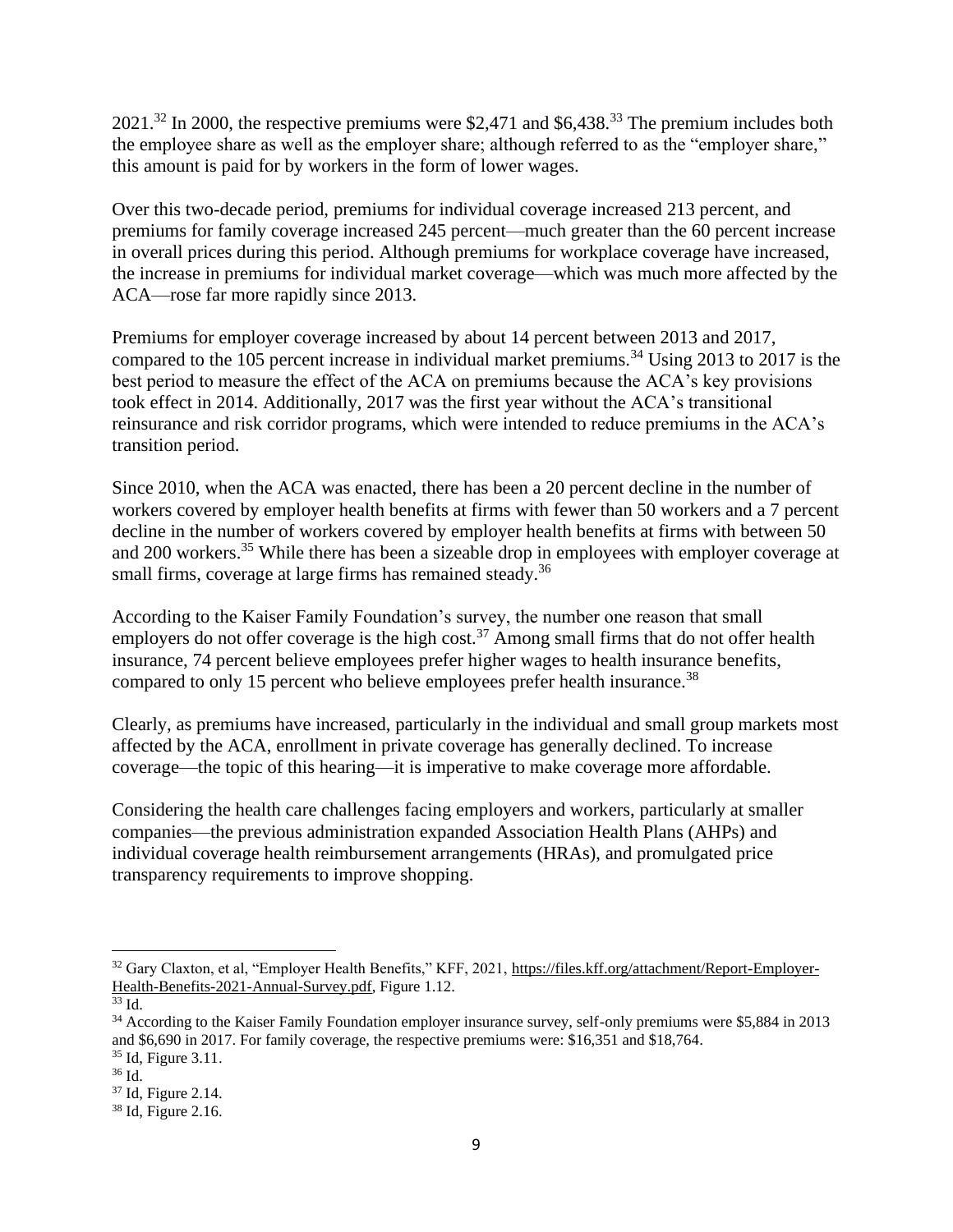#### **Association Health Plans (AHPs)**

All employers—especially small employers—need additional options to provide coverage to their workers. One such option is to permit employers to band together to offer coverage through Association Health Plans. While AHPs have existed for decades, employers needed to have a close nexus in order to join together and offer coverage. For example, dental practices could form an AHP, but a dental practice and an auto mechanic shop in the same town could not.

In June 2018, the Department of Labor finalized a rule creating a new pathway for any employer, including sole proprietors, within a state and or common metropolitan area to join together and offer coverage through an AHP. This rule provided smaller employers a way to gain the regulatory advantages and economies of scale that large employers receive when offering health insurance.

As discussed in a *Washington Post* piece from early 2019, the AHP expansion had a promising start with most new AHPs launched by regional chambers of commerce.<sup>39</sup> According to the *Washington Post*, "there are initial signs the plans are offering generous benefits and premiums lower than can be found in the Obamacare marketplaces."<sup>40</sup> The *Post* wrote that an analysis of the new plans showed they offered benefits comparable to most workplace plans and did not discriminate against people with preexisting conditions.<sup>41</sup> A study by the Foundation for Government Accountability found that new AHPs produced savings of 29 percent on average.<sup>42</sup> One local chamber of commerce that enrolled hundreds of employers was projected to save policyholders more than \$2,000 on average.<sup>43</sup> The Congressional Budget Office projected that these new AHPs would cover as many as 4 million people by 2023, half a million of whom would have been uninsured.<sup>44</sup>

Unfortunately, a March 2019 decision by a federal judge invalidated this new pathway.<sup>45</sup> Although the Department of Justice appealed this decision and the appellate court heard

<sup>&</sup>lt;sup>39</sup> Paulina Firorzi, "The Health 202: Association health plans expanded under Trump look promising so far," Washington Post, January 30, 2019[, https://www.washingtonpost.com/news/powerpost/paloma/the-health-](https://www.washingtonpost.com/news/powerpost/paloma/the-health-202/2019/01/30/the-health-202-association-health-plans-expanded-under-trump-look-promising-so-far/5c50ba751b326b29c3778d05/)[202/2019/01/30/the-health-202-association-health-plans-expanded-under-trump-look-promising-so](https://www.washingtonpost.com/news/powerpost/paloma/the-health-202/2019/01/30/the-health-202-association-health-plans-expanded-under-trump-look-promising-so-far/5c50ba751b326b29c3778d05/)[far/5c50ba751b326b29c3778d05/.](https://www.washingtonpost.com/news/powerpost/paloma/the-health-202/2019/01/30/the-health-202-association-health-plans-expanded-under-trump-look-promising-so-far/5c50ba751b326b29c3778d05/)

 $40$  Id.

 $41$  Id.

 $42$  Hayden Dublois, "Association Health Plans Work: How the Trump administration expanded access to affordable & quality health care," October 27, 2020, Foundation for Government Accountability, [https://thefga.org/wp](https://thefga.org/wp-content/uploads/2020/10/AHPsWork-Trump-admin-expanded-access-to-affordable-quality-health-care.pdf)[content/uploads/2020/10/AHPsWork-Trump-admin-expanded-access-to-affordable-quality-health-care.pdf.](https://thefga.org/wp-content/uploads/2020/10/AHPsWork-Trump-admin-expanded-access-to-affordable-quality-health-care.pdf) <sup>43</sup> Eugene Scalia, "How the Labor Department is defending your access to association health plans," *Washington Examiner*, November 12, 2019, [https://www.washingtonexaminer.com/opinion/op-eds/how-the-labor-department-is](https://www.washingtonexaminer.com/opinion/op-eds/how-the-labor-department-is-defending-your-access-to-association-health-plans)[defending-your-access-to-association-health-plans.](https://www.washingtonexaminer.com/opinion/op-eds/how-the-labor-department-is-defending-your-access-to-association-health-plans)

<sup>44</sup> "How CBO and JCT Analyzed Coverage Effects of New Rules for Association Health Plans and Short-Term Plans," CBO, January 2019, [https://www.cbo.gov/system/files/2019-01/54915-New\\_Rules\\_for\\_AHPs\\_STPs.pdf.](https://www.cbo.gov/system/files/2019-01/54915-New_Rules_for_AHPs_STPs.pdf)

<sup>45</sup> In July 2018, a coalition of 12 Democratic attorneys general filed a lawsuit challenging the final AHP rule for violating the Administrative Procedure Act. The attorneys general argued that the DOL's interpretation of "employer" was inconsistent with ERISA and the rule was intended to undermine the ACA. On March 28, 2019, Judge John D. Bates of the U.S. District Court for the District of Columbia found that the AHP rule was "clearly an end-run around the ACA" and struck down most of the rule. Judge Bates found that allowing any employers within a state or common metro area to join together did not meaningfully limit the types of associations that could qualify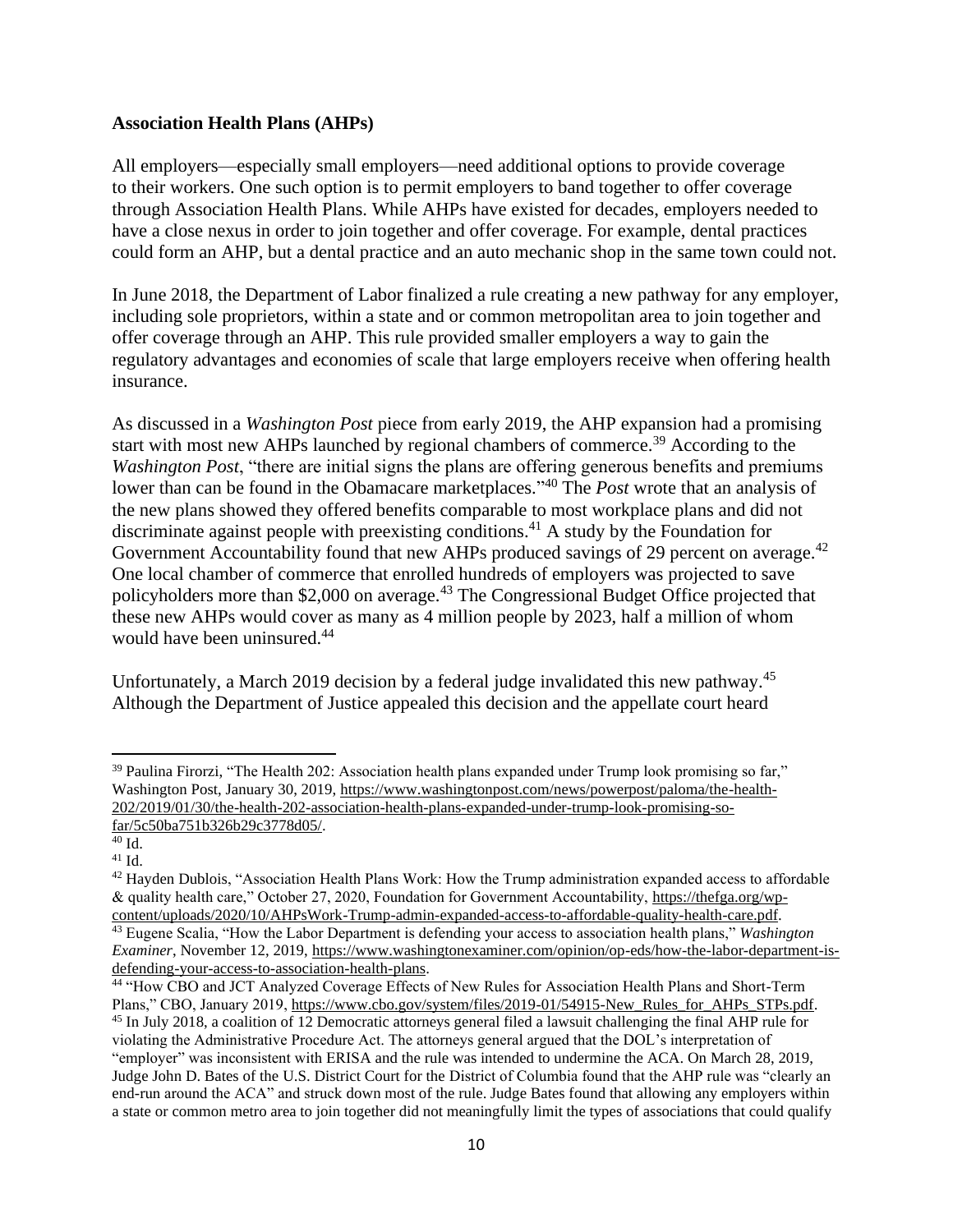arguments in November 2019, the court granted the Biden administration's motion to pause the appeal while the DOL considers further agency action.

Given the litigation challenges and the Biden administration's apparent opposition to AHPs, congressional action is likely necessary for businesses to benefit from the new AHP pathway. H.R. 4547, *the Association Health Plan Act,* introduced by Rep. Walberg, would codify the Department of Labor's 2018 rule. As projected by CBO, these new AHPs would help hundreds of thousands of businesses and millions of employees obtain more affordable health coverage and would reduce the number of uninsured. This increase in health coverage would involve no new federal spending.

# **Individual Coverage HRAs**

In June 2019, the Departments of Health and Human Services, Labor, and the Treasury issued a rule creating individual coverage Health Reimbursement Arrangements (ICHRAs). Like AHPs, individual coverage HRAs should be bipartisan. They work within the ACA's basic framework and should significantly increase individual market enrollment.

As of January 1, 2020, employers have been able to provide tax-preferred contributions through an individual coverage HRA, which their employees can use to purchase the individual market plan that work best for them. Most employers that offer health insurance only provide workers with a single option, so the HRA rule has the potential to significantly increase worker choice and control over their health insurance. Employees are currently limited to purchasing ACAcompliant plans in the individual market, although Congress could permit employees to use their HRAs to purchase a broader set of plans.

Individual coverage HRAs will help employers attract and retain employees, gain greater predictability over their health costs, and reduce administrative expenses, allowing them to better concentrate on their core business purpose. The rule should help reverse the decline in small employers that offer coverage to their workers. Moreover, the rule contains significant flexibilities for larger employers to offer coverage to part-time workers or hourly workers.

According to estimates provided in the June 2019 rule, 800,000 employers will offer individual coverage HRAs, and more than 11 million people will receive individual market coverage using this type of HRA by the middle of this decade. <sup>46</sup> This rule is expected to reduce the number of people without health insurance by about one million.<sup>47</sup> According to the Departments' analysis, "Most of these newly insured individuals are expected to be low- and moderate-income workers in firms that currently do not offer a traditional group health plan."<sup>48</sup> Similar to AHPs, the increase in insured people through individual coverage HRAs involves no new federal spending.

to sponsor an ERISA plan and that the working owner provision is inconsistent with ERISA, which is to regulate benefit plans that derive from employment relationships.

<sup>46</sup> Department of the Treasury, Internal Revenue Service, 84 Fed. Reg. 28959 (June 20, 2019) [https://www.govinfo.gov/content/pkg/FR-2019-06-20/pdf/2019-12571.pdf.](https://www.govinfo.gov/content/pkg/FR-2019-06-20/pdf/2019-12571.pdf)

<sup>47</sup> Id. At 28965.

<sup>48</sup> Id.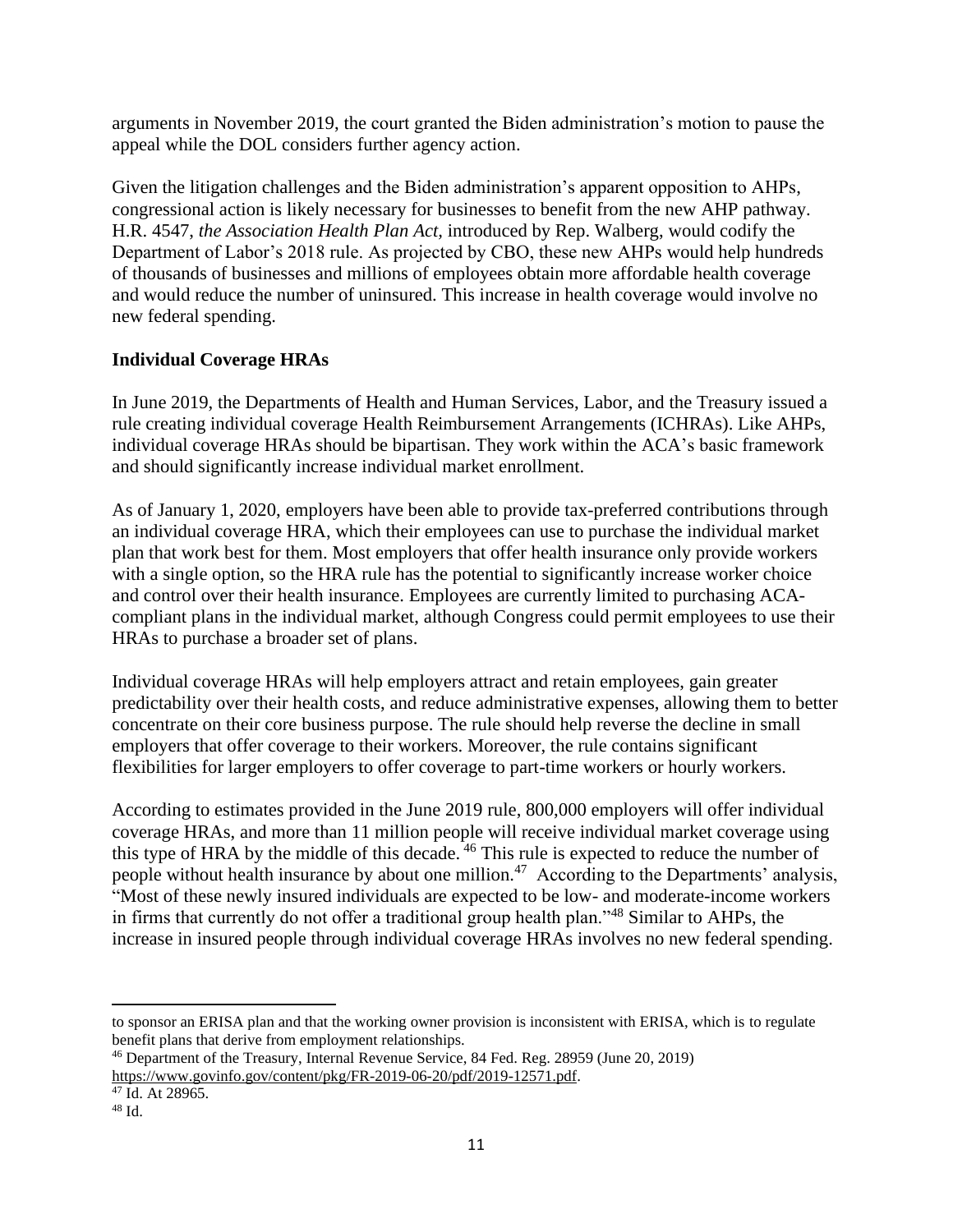Congress should consider codification of the 2019 HRA rule to enhance employers' certainty about the future of defined contribution health insurance. Policies that improve the individual market would boost the opportunity for employers and employees to benefit from individual coverage HRAs. One such policy would be to permit states greater flexibilities over benefit requirements and pricing, such as widening the three-to-one age rating restriction in the ACA. There is not yet good data on the uptake of individual coverage HRAs, and there is a lot of education needed to ensure that employers and brokers understand them. Moreover, migration to individual coverage HRAs has been affected by employers' understandable focus on weathering the pandemic as well as a general risk aversion to changing employee benefits in such a tight labor market.

# **Price Transparency**

In 2019, HHS finalized a rule requiring hospitals to post complete price information starting in 2021. In 2020, HHS with the Departments of Labor and Treasury finalized a separate rule that requires health insurers and health plans to post complete price information starting this year.

Price information can enable both individual consumers as well as employers to be better shoppers of health care. Price information is particularly important in health care because it is a large part of the typical families' budget and because there is significant variation in prices with prices for the same service often varying by magnitudes, even within the same geographic area.

I analyzed these requirements and their potential impact in a 2019 report.<sup>49</sup> Expanded price transparency should result in five benefits.

- First, price transparency will encourage more consumers to shop and obtain lower prices.
- Second, price transparency will help employers establish better payment structures. These payment structures include reference pricing models, in which the plan sets a payment rate regardless of which provider delivers the service and which have been shown to generate significant savings.
- Third, price transparency will better enable employers to monitor the effectiveness of their insurers by comparing different rates received by providers across payers and across regions.
- Fourth, transparent prices should help employers eliminate counterproductive middlemen and contract with other entities that will incentivize employees to utilize lower-cost providers, including ones outside of their local region.
- Fifth, just as sunlight is often the best disinfectant, price transparency will better enable consumers and the broader public to hold providers accountable when prices reach outrageous levels.

<sup>&</sup>lt;sup>49</sup> Brian Blase, "Transparent Prices Will Help Consumers and Employers Reduce Health Spending," Galen Institute, September 27, 2019, [https://galen.org/assets/Blase\\_Transparency\\_Paper\\_092719.pdf.](https://galen.org/assets/Blase_Transparency_Paper_092719.pdf)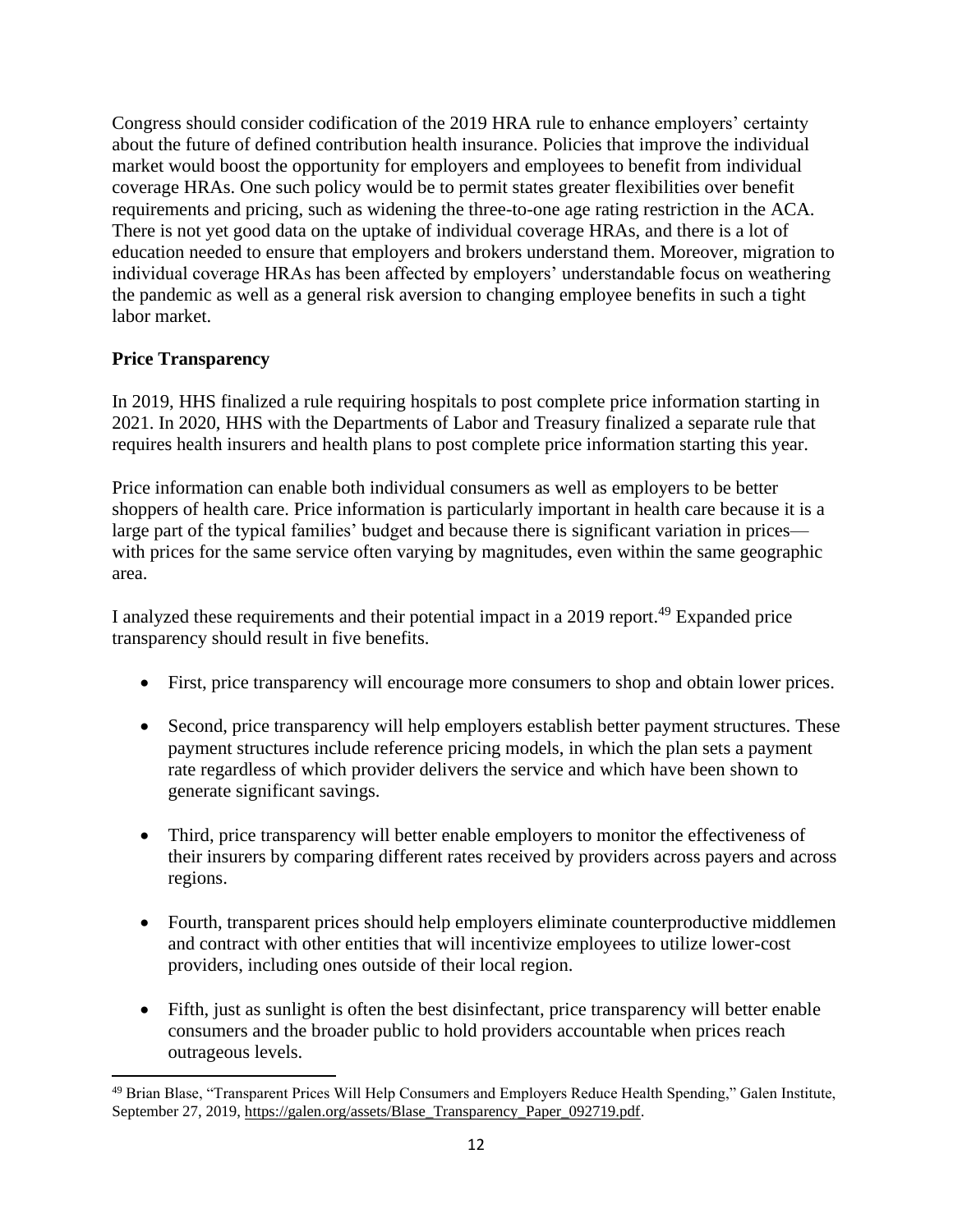All these policy recommendations are organized around increasing choice and competition in the health sector, leading to greater affordability of care and coverage.

# **Expanding Health Care Choice and Competition While Limiting Wasteful Subsidies**

The remainder of my testimony is focused on policies that would put needed downward pressure on health care costs and expand consumer access to more affordable care. I discuss four areas:

- 1) Empowering consumers financially
- 2) Promoting consumer-directed coverage options
- 3) Enhancing competition to lower prices
- 4) Reducing wasteful and inefficient subsidies.

## **Empowering Consumers Financially**

Very little of our health care spending is under the consumers' direct control. Nearly 90 percent of Americans' spending on health care consists of third-party payment—either through their private insurance plan or through a government program. Health savings accounts (HSAs) are one example of initiatives created to put more control in the hands of consumers and improve their incentives to obtain value from their health care expenditures.

Unfortunately, current government rules allow HSA contributions only for people who have insurance coverage that meets narrow criteria. This restrictive structure precludes most Americans from contributing to an HSA. In 2019, the IRS expanded the number of preventive services that could be covered by plans below the deductible and remain HSA-qualified.<sup>50</sup> This reform enabled plans to reimburse for medications like statins and insulin before enrollees reached the plan deductible.

The most important HSA reform would be to expand the number of people who can contribute to HSAs. Specifically, people enrolled in plans with a variety of benefit designs, including seniors with Medicare, should be allowed to make HSA contributions.

## **Promoting Consumer-Directed Coverage Options**

Consumer-directed coverage could be promoted by codification of not only the AHP and HRA rules discussed above but also a 2018 rule by the Departments of HHS, Labor, and the Treasury, which modified federal rules impacting the allowable contract period for short-term, limitedduration health insurance plans. These plans, which are subject to state regulation, are exempt from federal health insurance rules, including ACA requirements. As a result, they are generally

<sup>50</sup> "IRS expands list of preventive care for HSA participants to include certain care for chronic conditions," Internal Revenue Service, July 17, 2019[, https://www.irs.gov/newsroom/irs-expands-list-of-preventive-care-for-hsa](https://www.irs.gov/newsroom/irs-expands-list-of-preventive-care-for-hsa-participants-to-include-certain-care-for-chronic-conditions)[participants-to-include-certain-care-for-chronic-conditions.](https://www.irs.gov/newsroom/irs-expands-list-of-preventive-care-for-hsa-participants-to-include-certain-care-for-chronic-conditions)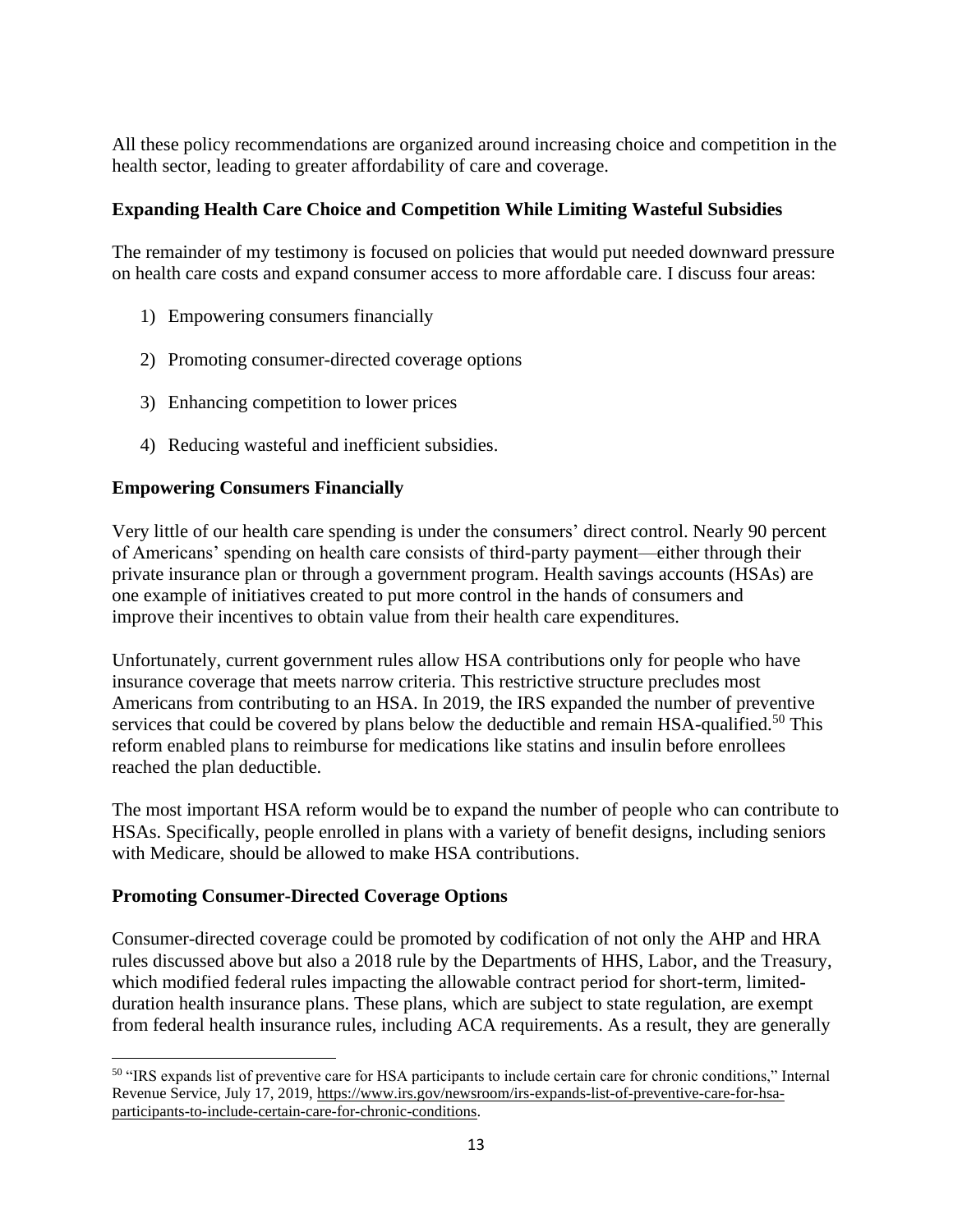much less expensive and more flexible for individuals and families. According to the Congressional Budget Office, premiums for short-term plans may be 60 percent lower than premiums for the lowest-priced ACA bronze plan.<sup>51</sup> Unlike ACA-compliant plans, these plans are available to be purchased year-round, so consumers do not have to wait for open season to enroll.

In a fall 2016 rule, the Obama administration reduced the allowable contract length of these plans to three months, an action which drew strong criticism from the National Association of Insurance Commissioners (NAIC). NAIC argued that restricting short-term plans would harm people whose three-month coverage expired and who acquired some condition or illness in their coverage period:

[I]f the person develops a new condition while covered under the first policy, the condition would be denied as a pre-existing condition under the next short-term policy. In other words, only the healthy consumers would have coverage options available to them; unhealthy consumers would not.<sup>52</sup>

NAIC also argued that the Obama rule would not improve the individual market risk pool since healthy people could continue to get short-term coverage. "Only those who become unhealthy will be unable to afford care, and that is not good for the risk pools in the long run."<sup>53</sup>

The 2018 rule change, reversed the Obama-era restrictions, allowing people to purchase plans with up to 364 days of coverage with renewals permitted for up to three years. This change has the effect of better protecting people, since they can maintain coverage without having to go through medical underwriting as frequently.

More than half of states fully allow their residents to benefit from short-term plans, and from 2018-2021, the individual market improved more in states that fully permit short-term plans than those that restricted them.<sup>54</sup> Codifying this rule is another way to decrease the number of the uninsured without any new federal spending. The Congressional Budget Office estimated that the short-term plan rule would cover 700,000 people who would have otherwise been uninsured.<sup>55</sup>

<sup>51</sup> "How CBO and JCT Analyzed Coverage Effects of New Rules for Association Health Plans and Short-Term Plans," CBO, January 2019, [https://www.cbo.gov/system/files/2019-01/54915-New\\_Rules\\_for\\_AHPs\\_STPs.pdf.](https://www.cbo.gov/system/files/2019-01/54915-New_Rules_for_AHPs_STPs.pdf)

<sup>52</sup> National Association of Insurance Commissioners and Center for Insurance Policy and Research, Letter to IRS, August 9, 2016,

https://www.naic.org/documents/government relations 160809 hhs reg short term dur plans.pdf.  $\overline{53}$  Id.

<sup>54</sup> Brian Blase, "Individual Health Insurance Markets Improving in States that Fully Permit Short-Term Plans," Galen Institute, February 2021, [https://galen.org/assets/Individual-Health-Insurance-Markets-Improving-in-States](https://galen.org/assets/Individual-Health-Insurance-Markets-Improving-in-States-that-Fully-Permit-Short-Term-Plans.pdf)[that-Fully-Permit-Short-Term-Plans.pdf.](https://galen.org/assets/Individual-Health-Insurance-Markets-Improving-in-States-that-Fully-Permit-Short-Term-Plans.pdf)

<sup>&</sup>lt;sup>55</sup> "How CBO and JCT Analyzed Coverage Effects of New Rules for Association Health Plans and Short-Term Plans," CBO, January 2019, [https://www.cbo.gov/system/files/2019-01/54915-New\\_Rules\\_for\\_AHPs\\_STPs.pdf.](https://www.cbo.gov/system/files/2019-01/54915-New_Rules_for_AHPs_STPs.pdf)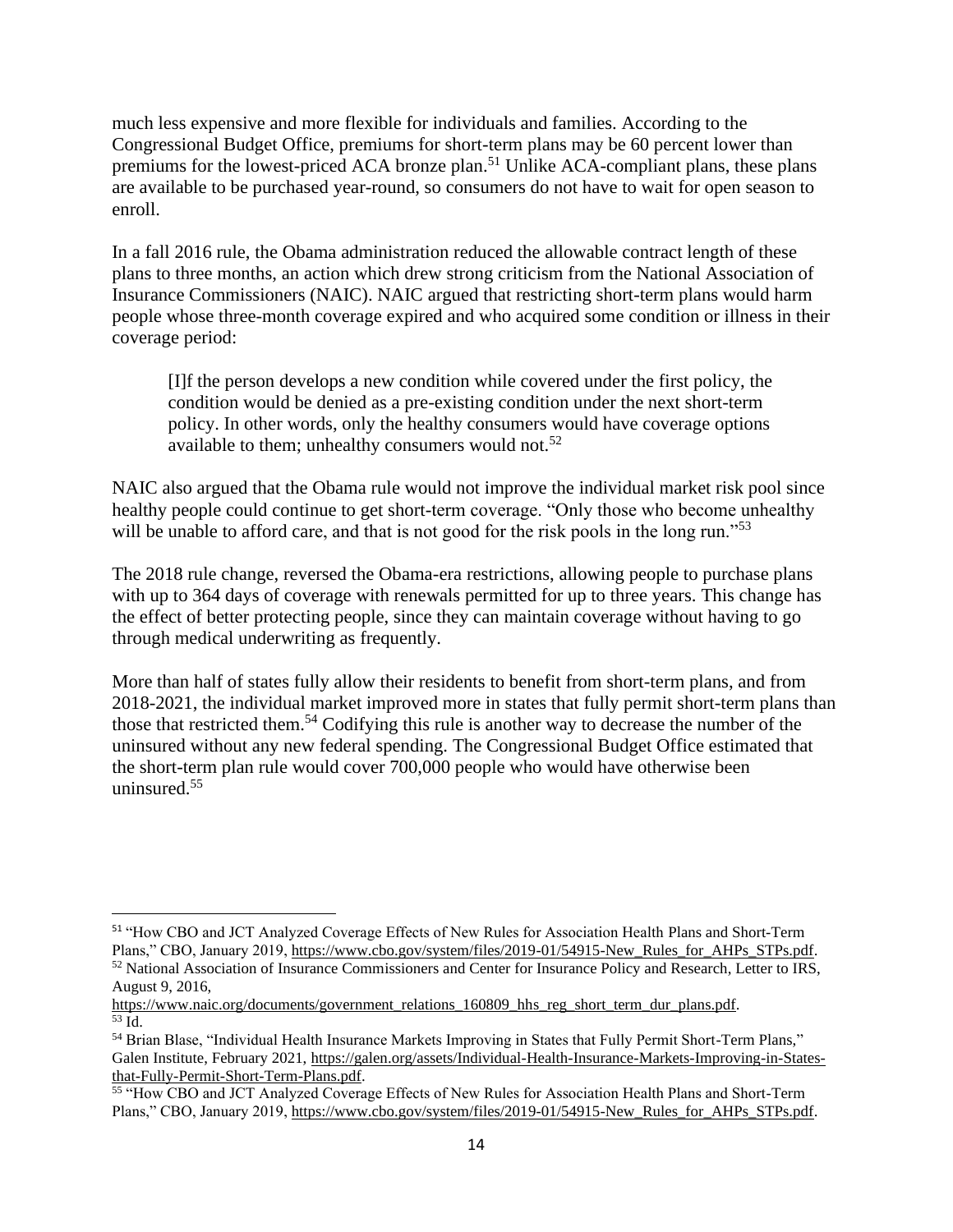### **Enhancing Health Care Competition to Lower Prices**

In December 2018, the Departments of HHS, Labor, and the Treasury with input from the Federal Trade Commission (FTC) released a report recommending more than 50 actions that federal and state governments can take to increase competition in the health care sector.<sup>56</sup> In my position at the National Economic Council, I coordinated the work across the federal departments and agencies on this report. The following are important recommendations contained in or based on recommendations made in that report:

- **Expanding site-neutral payments.** In the previous administration, HHS pursued site neutral payments in the Medicare program. These payments reduce spending and perhaps more importantly—reduce incentives for hospitals to acquire physicians' offices. Medicare should not pay more for care provided in hospital-affiliated medical facilities that could be safely and effectively provided in either physicians' offices or ambulatory surgical centers. Further reductions in spending, increased competition, and lower prices could be accomplished by Congress expanding the number of services paid the same through Medicare regardless of the site of care.
- **Lifting limits on physician-owned hospitals.** The ACA prohibited Medicare from reimbursing for services provided in physician-owned hospitals constructed after 2010. The moratorium on physician-owned hospitals reduces competition in hospital markets and seems especially problematic since such hospitals have a track record of providing high-value care. Rescinding the moratorium will increase competitive pressure on existing hospital systems and should lead to decreased prices with improved accessibility and quality of services.
- **Improved Federal Trade Commission (FTC) oversight.** There has been enormous growth in health sector consolidation over the past few decades. Yet, federal antitrust policy is limited in its ability to review mergers between nonprofit health care entities. Amending the FTC Act to extend FTC's jurisdiction to nonprofit health care entities would address this problem.
- **Encouraging states to lift barriers to competition.** Unfortunately, many restrictions on competition are enacted at the state-level. As discussed in Paragon's state health reform book *Don't Wait for Washington: How States Can Reform Health Care Today*, states place barriers on telehealth services, restrict access to health care services through certificate of need and certificate of public advantage laws, and limit health care professionals' ability to practice to the top of their ability as well as their mobility to practice wherever their services are most in demand.<sup>57</sup> These restrictions all reduce patient access to care. Congress could consider conditioning some of the enormous

<sup>56</sup> "Reforming America's Healthcare System Through Choice and Competition," HHS, December 2018, [https://www.hhs.gov/sites/default/files/Reforming-Americas-Healthcare-System-Through-Choice-and-](https://www.hhs.gov/sites/default/files/Reforming-Americas-Healthcare-System-Through-Choice-and-Competition.pdf)[Competition.pdf](https://www.hhs.gov/sites/default/files/Reforming-Americas-Healthcare-System-Through-Choice-and-Competition.pdf)

<sup>57</sup> Brian Blase, et al. (edited by Brian Blase), *Don't Wait for Washington: How States Can Reform Health Care Today*, Paragon Health Institute, 2021, [https://paragoninstitute.org/dont-wait-for-washington/.](https://paragoninstitute.org/dont-wait-for-washington/)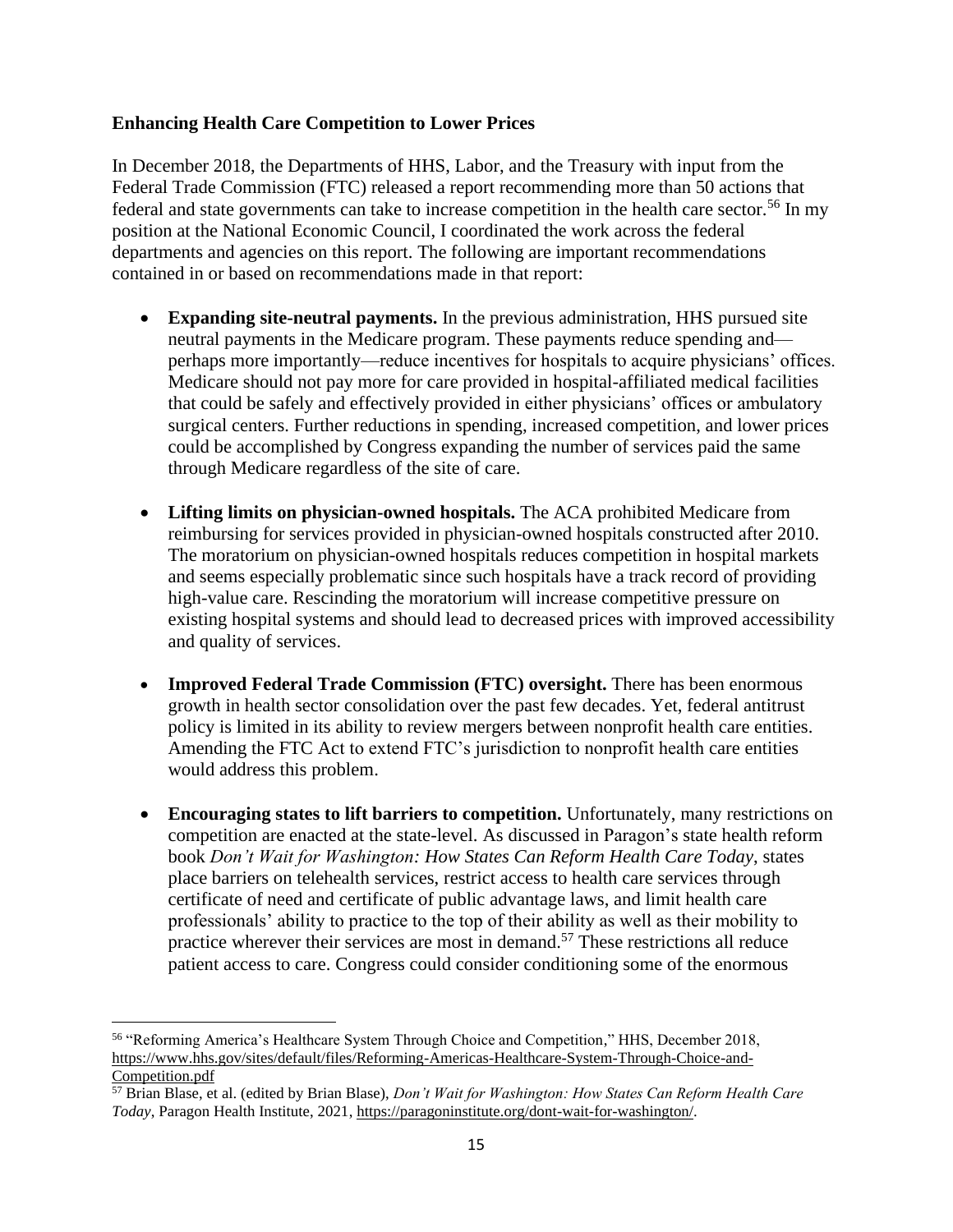amount of money it sends to states for health care purposes on state laws and policies that affect overall competition in the market.

### **Reforming Wasteful and Inefficient Health Care Subsidies**

The federal government—through tax and spending programs—inflates health care spending and is responsible for substantial expenditures that provide little, if any, benefit to Americans. As mentioned above, estimates indicate that up to 25 percent of spending on health care provides no benefit, with some of it actually harmful, to our health. Reforms are clearly needed, particularly to our health care entitlement programs, but first it is important to not make the current problems worse.

Several recent health care proposals would increase inefficient health care spending and, in doing so, would exacerbate inflationary pressures in the economy. A far more efficient approach than expanding ACA subsidies would be for policymakers to redirect a portion of existing government spending on health care to financing high risk pools or state reinsurance programs. Such an approach, as demonstrated by the 15 states that have used Section 1332 waivers to establish reinsurance programs, would better target federal funds to individuals who have expensive medical conditions or who experience significant spending during a period of time.<sup>58</sup>

### *American Rescue Plan Act's problematic expansion of ACA subsidies*

The American Rescue Plan Act (ARPA) contained a significant expansion of subsidies for ACA exchange plans. ARPA increased the amount of taxpayer assistance that people receive to purchase exchange plans in two ways. First, it reduced what people with income between 100 and 400 percent of the federal poverty level (FPL) need to pay for a benchmark plan. Second, it lifted the cap on subsidy eligibility at 400 percent of the FPL.

The expansion of these subsidies is particularly problematic for many reasons.

- First, three-quarters of the new spending is on people who already have coverage. Because of this, the projected cost per newly insured person is \$17,000 a year.
- Second, as the figure below (taken from a report I authored for the Galen Institute last year)<sup>59</sup> demonstrates, the relatively wealthy receive far more benefit from the subsidy expansion than lower-income families. The figure shows the benefit in expanded premium tax credits (PTCs) for six different households at various income levels.

<sup>58</sup> Doug Badger, "How Health Care Premiums Are Declining in States That Seek Relief from Obamacare's Mandates," Issue Brief No. 4990, The Heritage Foundation, August 13, 2019, [https://www.heritage.org/sites/default/files/2019-08/IB4990.pdf.](https://www.heritage.org/sites/default/files/2019-08/IB4990.pdf)

<sup>&</sup>lt;sup>59</sup> Brian Blase, "Expanded ACA Subsidies: Exacerbating Health Inflation and Income Inequality," Galen Institute, June 11, 2021, https://galen.org/assets/Expanded-ACA-Subsidies-Exacerbating-Health-Inflation-and-Income-Inequality.pdf.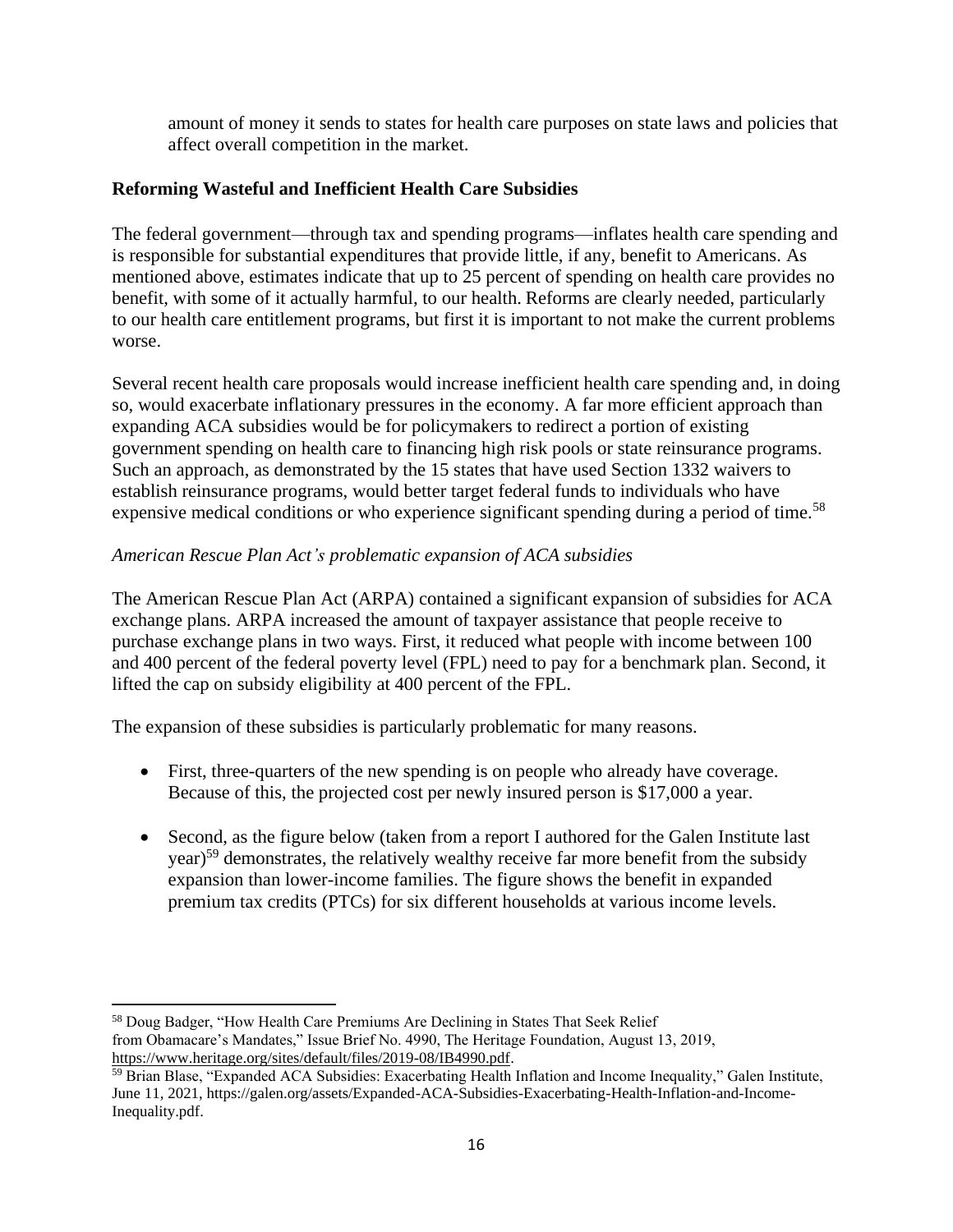#### **FIGURE 1**



**Increase in Premium Tax Credit Amount for Households at Various Income Levels**

NOTE: The figure scale changes at an income of \$172,250 so the information can fit on the figure.

- Third, the subsidies go directly to health insurance companies, subsidizing their profits even though enrollees may place low value on the coverage and would prefer different health care and health coverage products.
- Fourth, if the subsidies are extended, millions of people will likely lose workplace coverage. This will be especially true of employees at smaller firms that are not subject to tax penalties from the ACA's employer mandate.
- Fifth, the subsidies are inflationary in their design and will drive up health care prices and health spending, as well as prices throughout the economy.
- Sixth, the expansion of these subsidies will likely result in an annual federal spending increase of about \$30 billion or more, depending on the extent of employer drop as the subsidies are generally larger than the tax revenue loss associated with the tax exclusion for employer coverage.

In areas of the country where exchange premiums are high, the expansion of the ACA subsidies leads to generous taxpayer subsidies for affluent households. For example, the benchmark premium for an exchange plan in Prescott, Arizona, for a family of five with a 60-year-old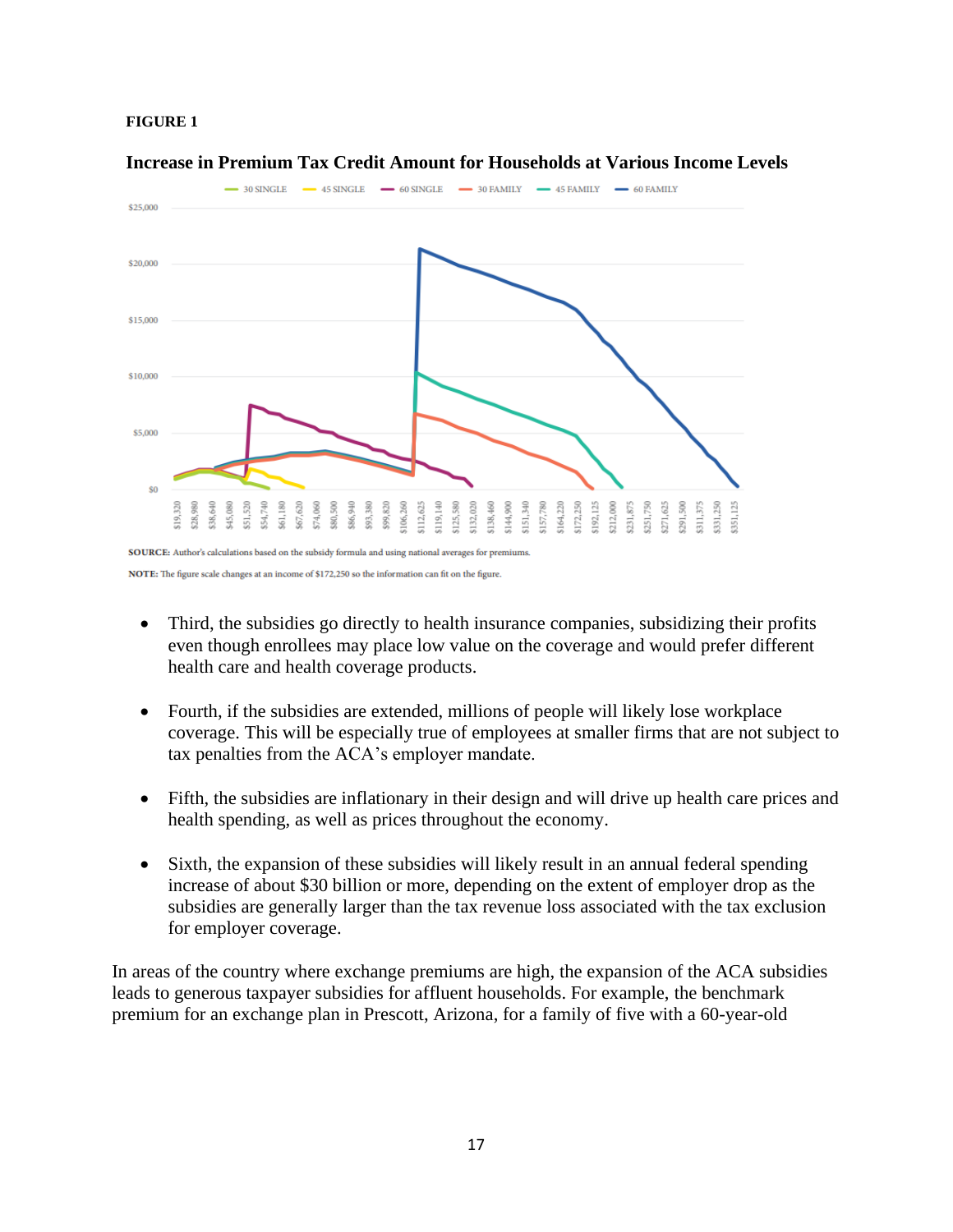household head is \$50,412 in 2022.<sup>60</sup> A benchmark plan covers 70 percent of a household's expected health care expenses on average. Of note, the fact that the exchange plan for a family of five can be more than \$50,000 a year suggests serious underlying problems with the program.

- If that family made \$150,000, they would qualify for a subsidy of \$37,662.
- If that family made \$350,000, they would qualify for a subsidy of \$20,662.
- If that family made \$500,000, they would qualify for a subsidy of \$7,912.
- This family does not lose subsidy eligibility until they make more than \$593,000.

## *Injecting more federal Medicaid dollars to states*

The Medicaid program finances health and long-term care expenses for mostly lower-income Americans, although lax eligibility enforcement has resulted in many people with income above eligibility thresholds enrolled in the program. A provision in the Families First Coronavirus Relief Act (FFCRA) exacerbated this problem by penalizing states that removed ineligible Medicaid recipients.

FFCRA increased the federal share of state spending by 6 percentage points, or by about 10 percent. In exchange for accepting these funds, states could not remove anyone from Medicaid, even individuals who were no longer eligible for the program. As such, there are as many as 15 million people on Medicaid who are ineligible.<sup>61</sup> Previous audits conducted by HHS suggest that some of these people may not even know they are enrolled in Medicaid.<sup>62</sup>

In addition to worsening eligibility problems, the surge of Medicaid spending has been misdirected and inflationary. States enjoyed record revenue collections over the past two years, so they did not need additional funds.<sup>63</sup> States used the additional federal money, including about \$30 billion in higher Medicaid payments in 2021 from ARPA, to increase overall spending. As spending by government goes up, more money is chasing the same amount of goods and services, so prices rise.

<sup>&</sup>lt;sup>60</sup> The numbers that appear in this testimony are from the Kaiser Family Foundation's health insurance subsidy calculator. The zip code was 86301 and the information is for two 60-year-old adults and children with the ages of 20, 18, and 16.

<sup>61</sup> Megan Messerly, "Next big health crisis: 15M people could lose Medicaid when pandemic ends," *POLITICO*, February 2, 2022, [https://www.politico.com/news/2022/02/02/medicaid-states-pandemic-loss-00004153.](https://www.politico.com/news/2022/02/02/medicaid-states-pandemic-loss-00004153)

<sup>&</sup>lt;sup>62</sup> "California Made Medicaid Payments on Behalf of Newly Eligible Beneficiaries Who Did Not Meet Federal and State Requirements," HHS Office of Inspector General, February 20, 2018,

[https://oig.hhs.gov/oas/reports/region9/91602023.asp.](https://oig.hhs.gov/oas/reports/region9/91602023.asp) The OIG "identified a weakness in the State agency's procedures related to determining eligibility for individuals who may not have intended to apply for Medicaid. . . . The State agency's procedures may pose a risk that individuals are determined eligible for Medicaid without their knowledge."

<sup>63</sup> Jimmy Vielkind, "States Are Swimming in Cash Thanks to Booming Tax Revenue and Federal Aid," *Wall Street Journal*, January 21, 2022[, https://www.wsj.com/articles/states-are-swimming-in-cash-thanks-to-booming-tax](https://www.wsj.com/articles/states-are-swimming-in-cash-thanks-to-booming-tax-revenue-and-federal-aid-11642761003)[revenue-and-federal-aid-11642761003.](https://www.wsj.com/articles/states-are-swimming-in-cash-thanks-to-booming-tax-revenue-and-federal-aid-11642761003)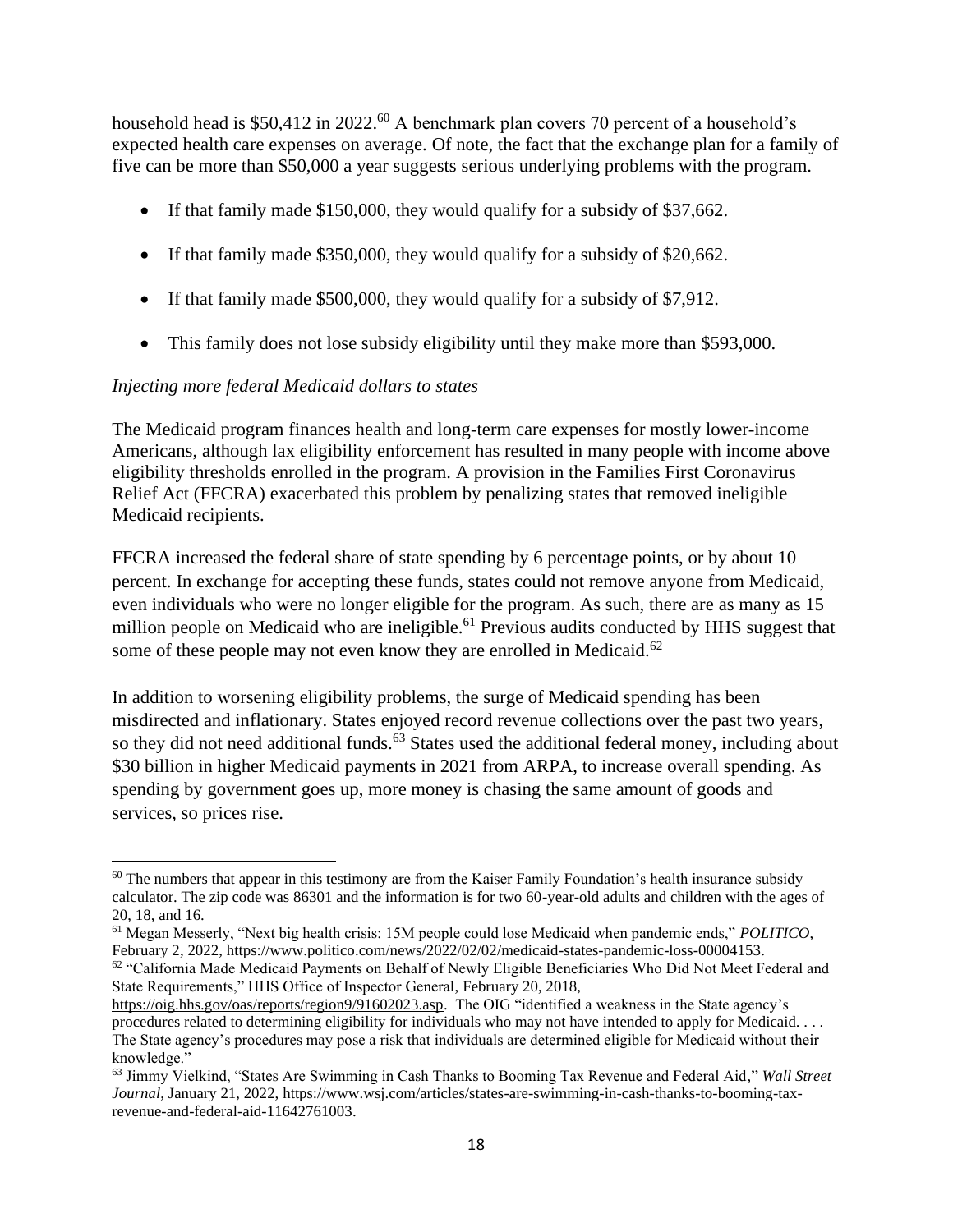The ACA expanded Medicaid to a new class of enrollees—able-bodied, working-age, and generally childless adults with incomes below 138 percent of the FPL. From 2014 to 2016, the federal government reimbursed 100 percent of state spending on this expansion population. Although that rate has declined, it is now 90 percent. There are serious equity concerns with the federal government paying a much higher rate for the expansion population than for traditional Medicaid enrollees, such as lower-income children, pregnant women, seniors, and people with disabilities. It is likely that these higher payment rates divert resources away from those most in need. For example, most states have waiting lists for Medicaid services for people with intellectual disabilities.

The higher payment rates also present states with significant incentives to misclassify individuals as eligible under the Medicaid expansion. Following the ACA's expansion of Medicaid, improper payment rates in the program surged—from less than 6 percent in 2013 to 22 percent now.<sup>64</sup> Federal improper Medicaid payments are now \$100 billion per year, a figure which likely grows to \$150 billion a year when state spending is also included. In a Mercatus Center research project, University of Kentucky economist Aaron Yelowitz and I reviewed many state audits of Medicaid eligibility processes conducted by the Inspector General at the Department of Health and Human Services.<sup>65</sup> Across those audits, the IG found "systemic errors include neglecting to obtain proper documentation; failing to properly verify income eligibility; misclassifying individuals, including into the newly eligible category; and failing to properly verify citizenship."<sup>66</sup>

This waste of taxpayer dollars is a growing problem that speaks directly to the rising costs of health coverage. There is a crucial need for policymakers to address this waste, so taxpayer resources can be focused on ensuring the programs are serving their target populations.

In the past few months, various proposals have emerged that would further increase federal Medicaid spending, including a new home and community-based program through Medicaid. If states want to enact new programs, they can. Crucially, programs would likely be much more efficient if they were financed with state dollars instead of mostly with federal dollars. Although this principle always applies, pumping up federal Medicaid spending at a time of record high inflation and state revenues is certainly not fiscally responsible or wise. Rather than expanding federal Medicaid spending, conducting meaningful oversight of the program, including the surging improper payments in the program, would be a more prudent approach for Congress.

## **Conclusion**

Renowned health economist and Harvard Business School professor Regina Herzlinger has written that "choice supports competition, competition fuels innovation, and innovation is the

<sup>64</sup> "Improper Payments Fact Sheet," CMS, November 15, 2021, [https://www.cms.gov/newsroom/fact](https://www.cms.gov/newsroom/fact-sheets/improper-payments-fact-sheet)[sheets/improper-payments-fact-sheet.](https://www.cms.gov/newsroom/fact-sheets/improper-payments-fact-sheet)

<sup>65</sup> Brian Blase and Aaron Yelowitz, "The ACA's Medicaid Expansion: A Review of Ineligible Enrollees and Improper Payments," Mercatus Center, November 25, 2019, [https://www.mercatus.org/system/files/blase-medicaid](https://www.mercatus.org/system/files/blase-medicaid-expansion-mercatus-research-v1.pdf)[expansion-mercatus-research-v1.pdf.](https://www.mercatus.org/system/files/blase-medicaid-expansion-mercatus-research-v1.pdf)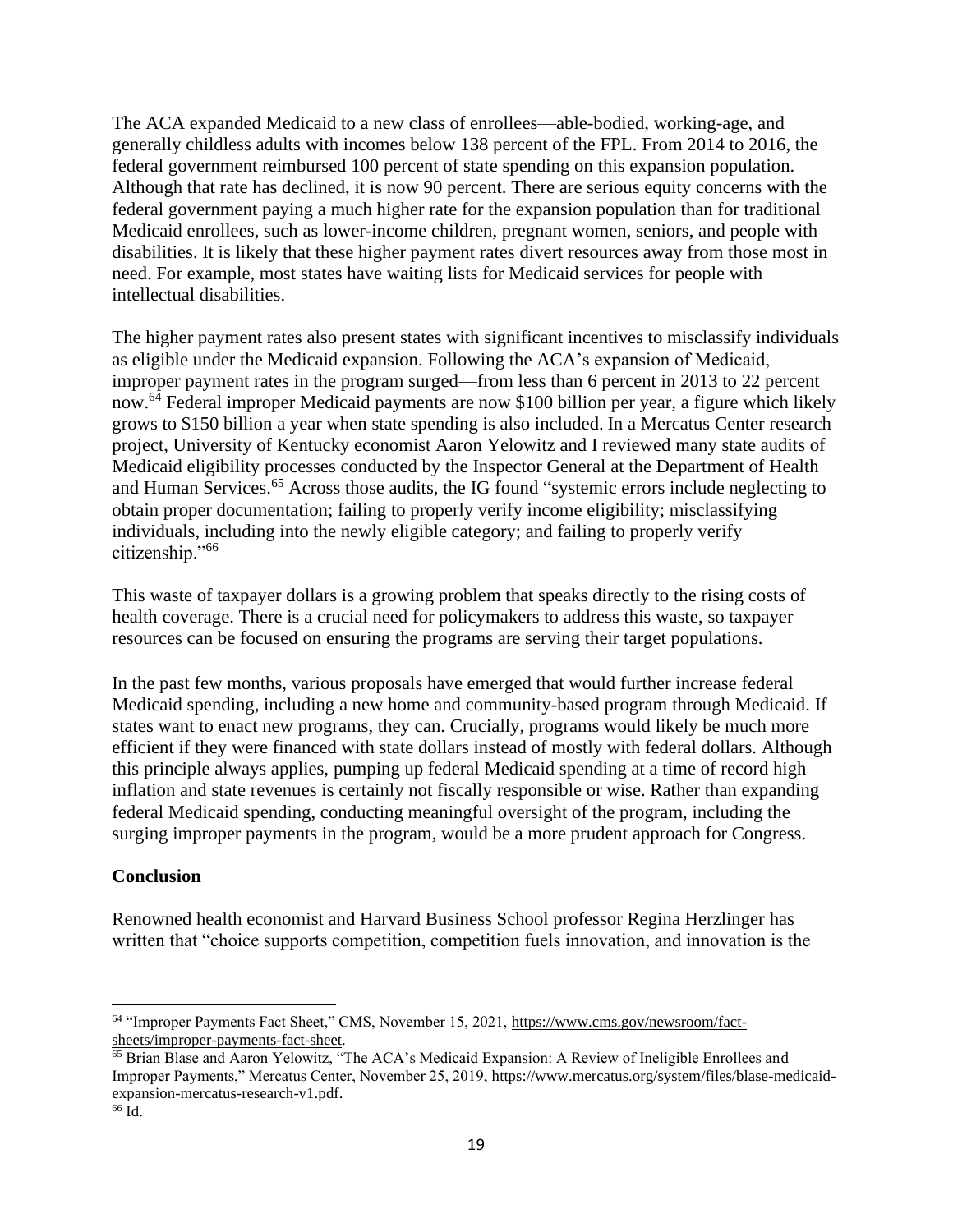only way to make things better and cheaper."<sup>67</sup> Unfortunately, government policies—despite good intentions—often stifle choice, competition, and innovation in health care. Furthermore, these programs and policies produce incentives that lead to waste rather than value in our health care expenditures.

- Government mandates have pushed up the price of insurance. The high price of insurance necessitates large subsidies, so people can afford the coverage.
- Government restricts people from buying coverage that works best for them and prevents small employers from joining together to gain the same advantages that large employers obtain in their coverage.
- Government prohibits health care professionals from practicing to the top of their license and limits health care supply through rules such as anti-competitive certificates of need.
- Government contributes to higher health care prices and overall inflation with poorly designed subsidies.

Although increasing subsidies may be tempting, expanding inefficient health care subsidies makes health care less affordable. Government spending replaces private spending that would have otherwise occurred. Government subsidies often permit insurers to raise premiums with taxpayers on the hook for the higher premium cost. The subsidy cost of \$17,000 per newly insured individual from the expansion of exchange premium subsidies by ARPA is testament to its inefficiency. Extending the ACA premium subsidies beyond 2022 would further fuel higher health care prices and inflation in the economy.

Fortunately, by reforming existing government programs and pursuing policies that promote choice and competition in health care, policymakers can expand access to affordable health coverage without new government spending.

The following policies, if fully implemented, would help millions of families, and reduce the number of uninsured by a projected two million people—all without any new federal spending:

- Association Health Plans, which offered significant savings to small employers for highquality coverage.
- Short-term plans, which helped families in need of flexible, affordable coverage.
- Individual coverage health reimbursement arrangements, which permit employers to provide health coverage in ways that employees may prefer.

<sup>67</sup> Regina Herzlinger, *Who Killed Health Care?: America's \$2 Trillion Medical Problem - and the Consumer-Driven Cure*, McGraw-Hill, 2007.